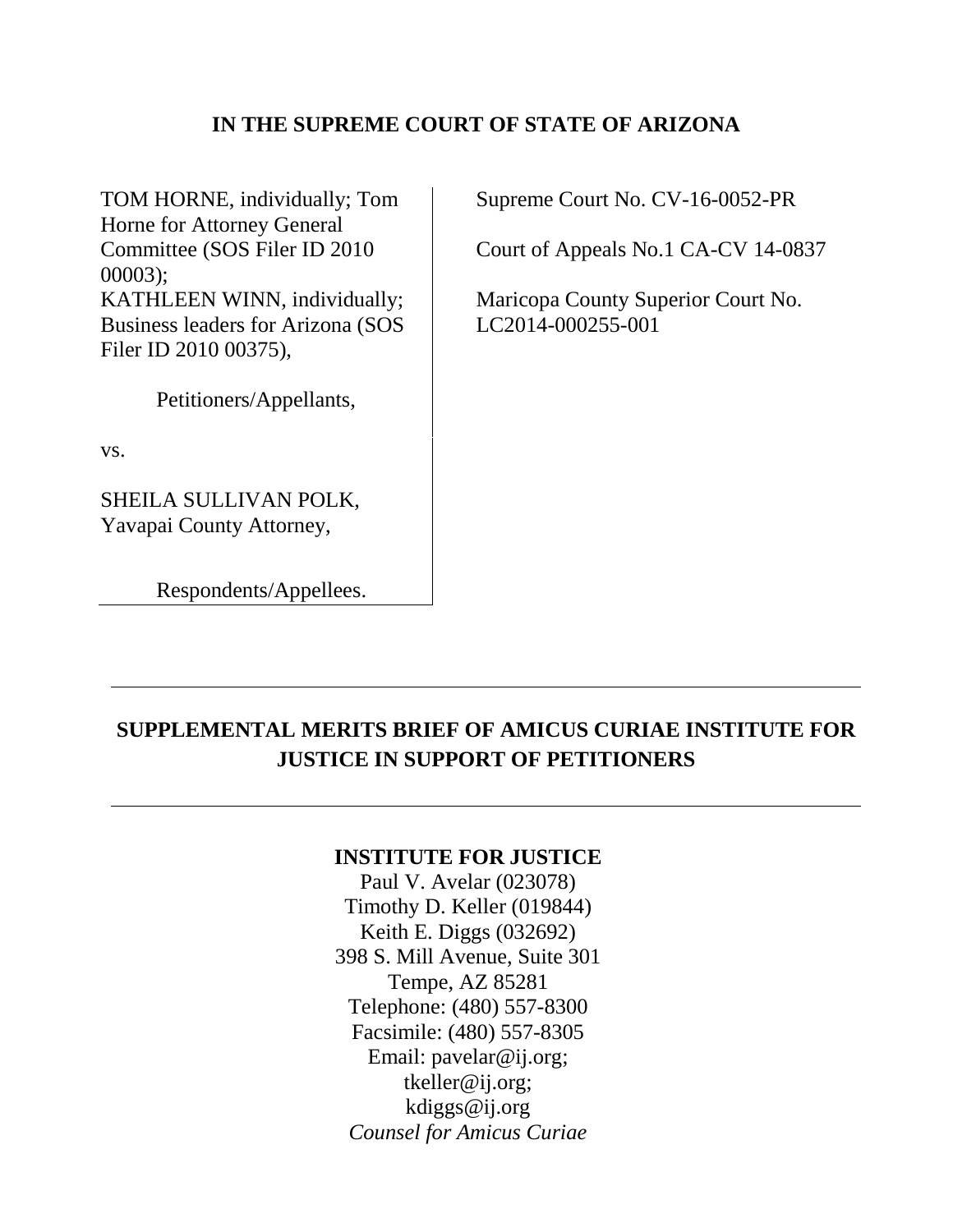## **TABLE OF CONTENTS**

| I.  |           | The administrative process prescribed by Arizona's statutes<br>violates Petitioners' due process rights and constitutes structural   |
|-----|-----------|--------------------------------------------------------------------------------------------------------------------------------------|
|     | A.        | Arizona's administrative procedures fall below the "floor"                                                                           |
|     | <b>B.</b> | Arizona courts must exercise still greater oversight to<br>ensure administrative agencies are respecting constitutional              |
| II. |           | The administrative review prescribed by Arizona statute violates<br>Petitioners' free speech right to independent appellate review16 |
|     | A.        | The administrative review prescribed by Arizona statute<br>violates the "floor" of the First Amendment16                             |
|     | <b>B.</b> | Arizona courts must exercise still greater oversight to<br>ensure administrative agencies are respecting the freedom                 |
|     |           |                                                                                                                                      |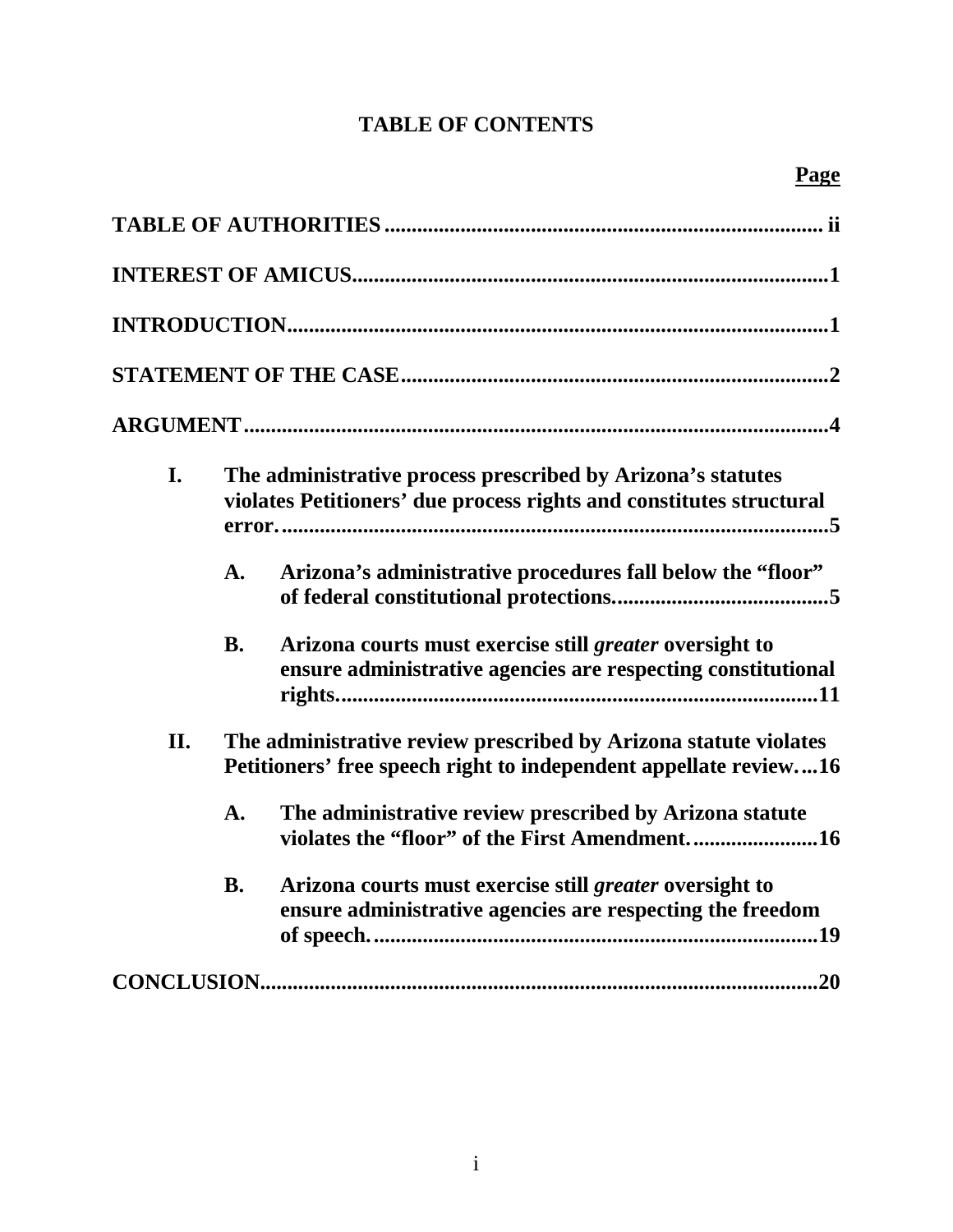## **TABLE OF AUTHORITIES**

# **Cases**

| Bose Corp. v. Consumers Union of U.S., Inc., 466 U.S. 485 (1984)passim        |
|-------------------------------------------------------------------------------|
|                                                                               |
| Cinderella Career & Finishing Schools, Inc. v. FTC,                           |
|                                                                               |
|                                                                               |
| Gaveck v. Ariz. State Bd. of Podiatry Exam'rs,                                |
|                                                                               |
|                                                                               |
| Ibanez v. Fla. Dep't of Bus. & Prof'l Regulation, 512 U.S. 136 (1994)17, 18   |
|                                                                               |
|                                                                               |
| Mountain States Tel. & Tel. Co. v. Ariz. Corp. Comm'n,                        |
| N.C. State Bd. of Dental Exam'rs v. FTC, 135 S. Ct. 1101 (2015) 14, 20        |
| Peel v. Attorney Registration & Disciplinary Comm'n, 496 U.S. 91 (1990)17, 18 |
|                                                                               |
|                                                                               |
|                                                                               |
|                                                                               |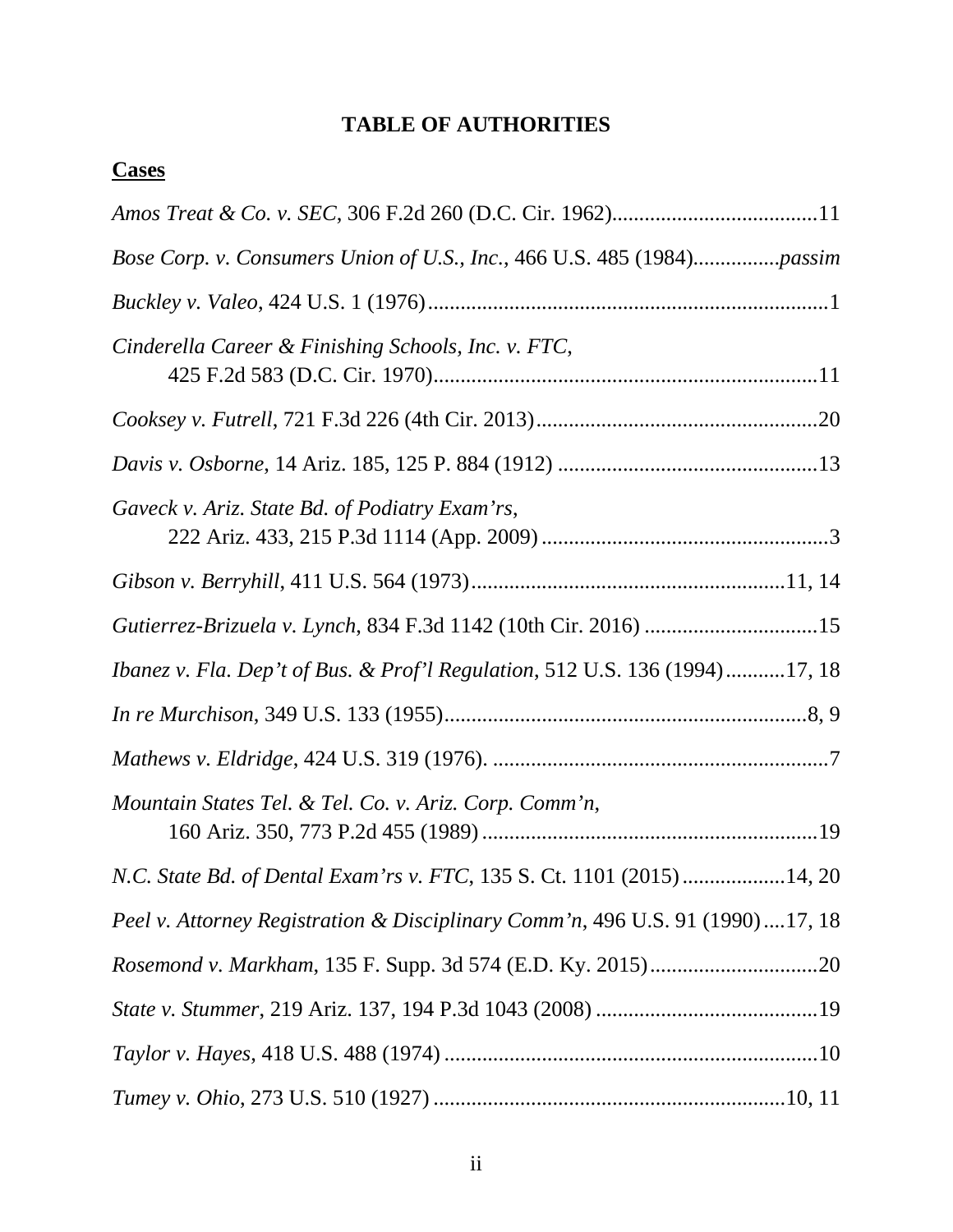# **Constitutional Provisions**

## **Statutes**

# **Other Authorities**

|--|--|--|--|--|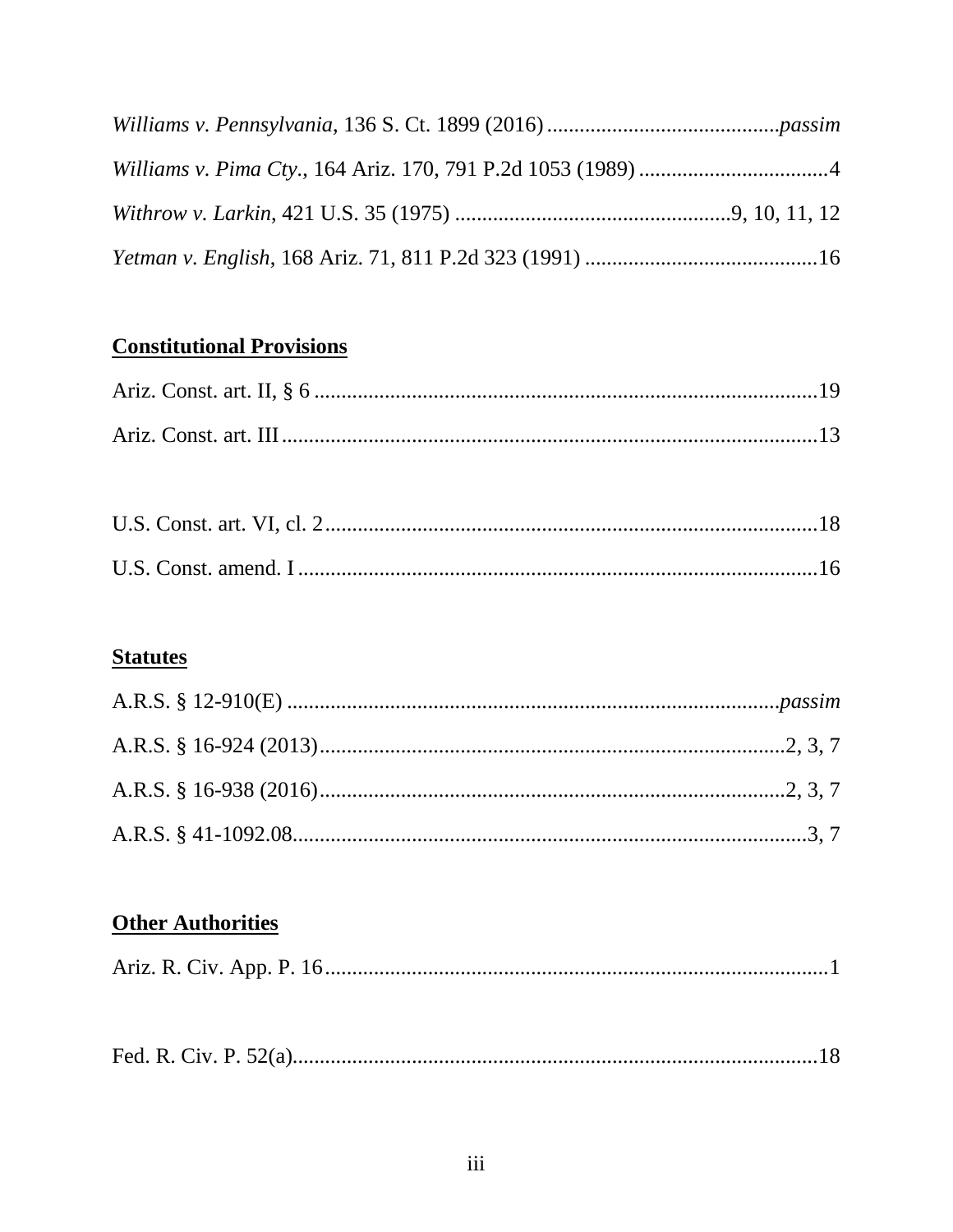| Kent Barnett, Against Administrative Judges,                                     |
|----------------------------------------------------------------------------------|
|                                                                                  |
| Stephen Breyer, The Executive Branch, Administrative Action, and Comparative     |
| James C. Cooper, et al., Theory and Practice of Competition Advocacy at the FTC, |
|                                                                                  |
| Thomas C. Leonard, Illiberal Reformers, Race, Eugenics & American Economics      |
|                                                                                  |
| John O. McGinnis, Our Supermajoritarian Constitution,                            |
|                                                                                  |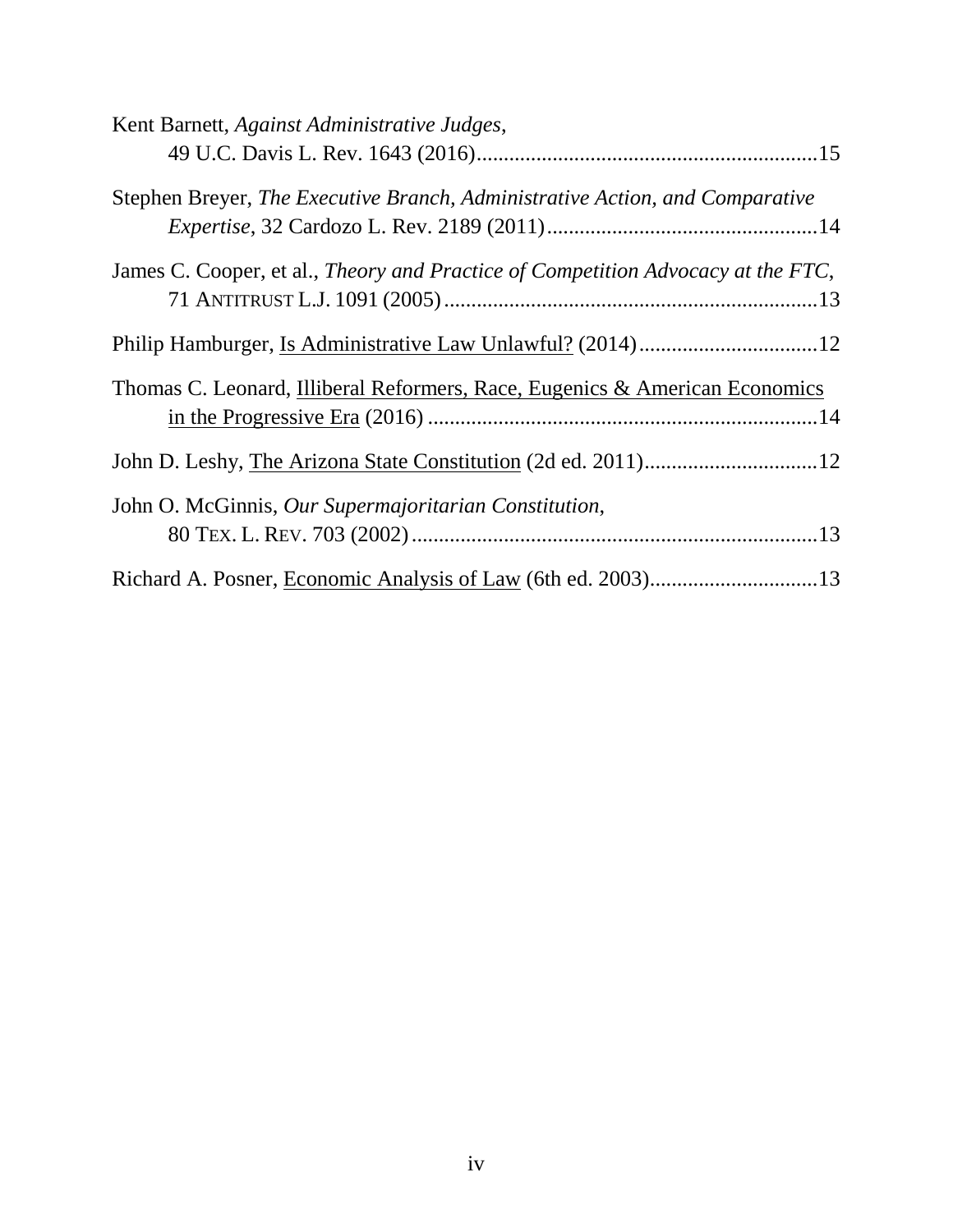#### **INTEREST OF AMICUS**

This amicus curiae brief is submitted on behalf of the Institute for Justice (IJ) pursuant to Rule 16 of the Arizona Rules of Civil Appellate Procedure. IJ litigates to secure individual rights, including free speech, free association, and to earn an honest living, all of which are often subject to administrative proceedings. This case arises from one such proceeding that implicates (1) the due process right to an unbiased adjudicator; and (2) the necessity of independent judicial review of findings of fact when free speech is at stake.

#### **INTRODUCTION**

This case turns on a disputed question of fact: Did Petitioners Kathleen Winn and Business Leaders for Arizona (BLA) coordinate political expenditures with Petitioner Tom Horne, then a candidate for electoral office (Attorney General)? If Horne and Winn/BLA coordinated, BLA's expenditures may be treated as contributions to Horne and subject to some limitations; if they did not coordinate, the First Amendment prohibits the government from limiting BLA's independent expenditures. *Buckley v. Valeo*, 424 U.S. 1, 44-51 (1976).

The statutory procedure used to determine the disputed fact violates Petitioners' due process rights and constitutes structural error because the prosecutor also served as the adjudicator of that fact. The due process violation was then compounded when the courts deferred to the finding of fact, as required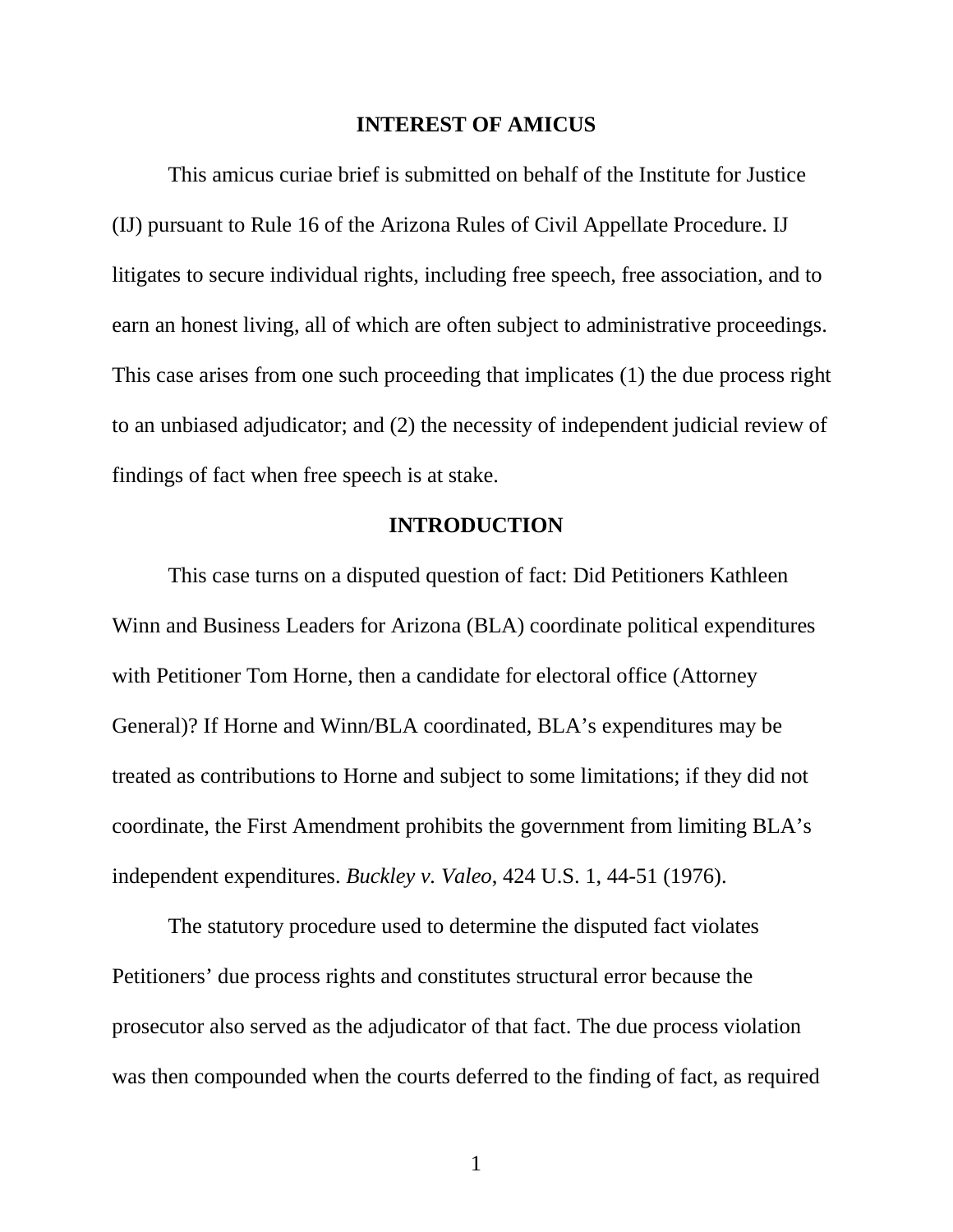by statute, instead of independently reviewing it, as required by the First Amendment. Arizona's administrative procedures fall below the "floor" of federal constitutional protections. These procedures also violate the heightened protections of the Arizona Constitution because Arizona courts must exercise greater oversight of administrative agencies to ensure they are respecting constitutional rights.

#### **STATEMENT OF THE CASE**

In 20[1](#page-6-0)3, pursuant to then-A.R.S.  $\S$  16-924(A),<sup>1</sup> the Secretary of State determined "reasonable cause" existed to believe that Petitioners had unlawfully coordinated expenditures during the 2010 general election. Yavapai County Attorney Sheila Polk was assigned to investigate the alleged violation and serve a compliance order—"stating with reasonable particularity the nature of the violation and . . . requir[ing] compliance within twenty days"—if a violation was found. *Id.*; *accord* A.R.S. § 16-938(A)–(E) (2016).

Polk served as an advocate in this case. She "assist[ed] with the preparation and strategy" of it, Pet. Review at 2, and "supervise[d]" the prosecutors and investigators working on it. Resp. Pet. Review at 3. Thereafter, based on the investigation, Polk concluded there was unlawful coordination and served an enforcement order.

<span id="page-6-0"></span><sup>&</sup>lt;sup>1</sup> Arizona's campaign finance laws were reorganized in 2016. Current A.R.S. § 16-938 sets forth enforcement procedures effectively identical to those followed here.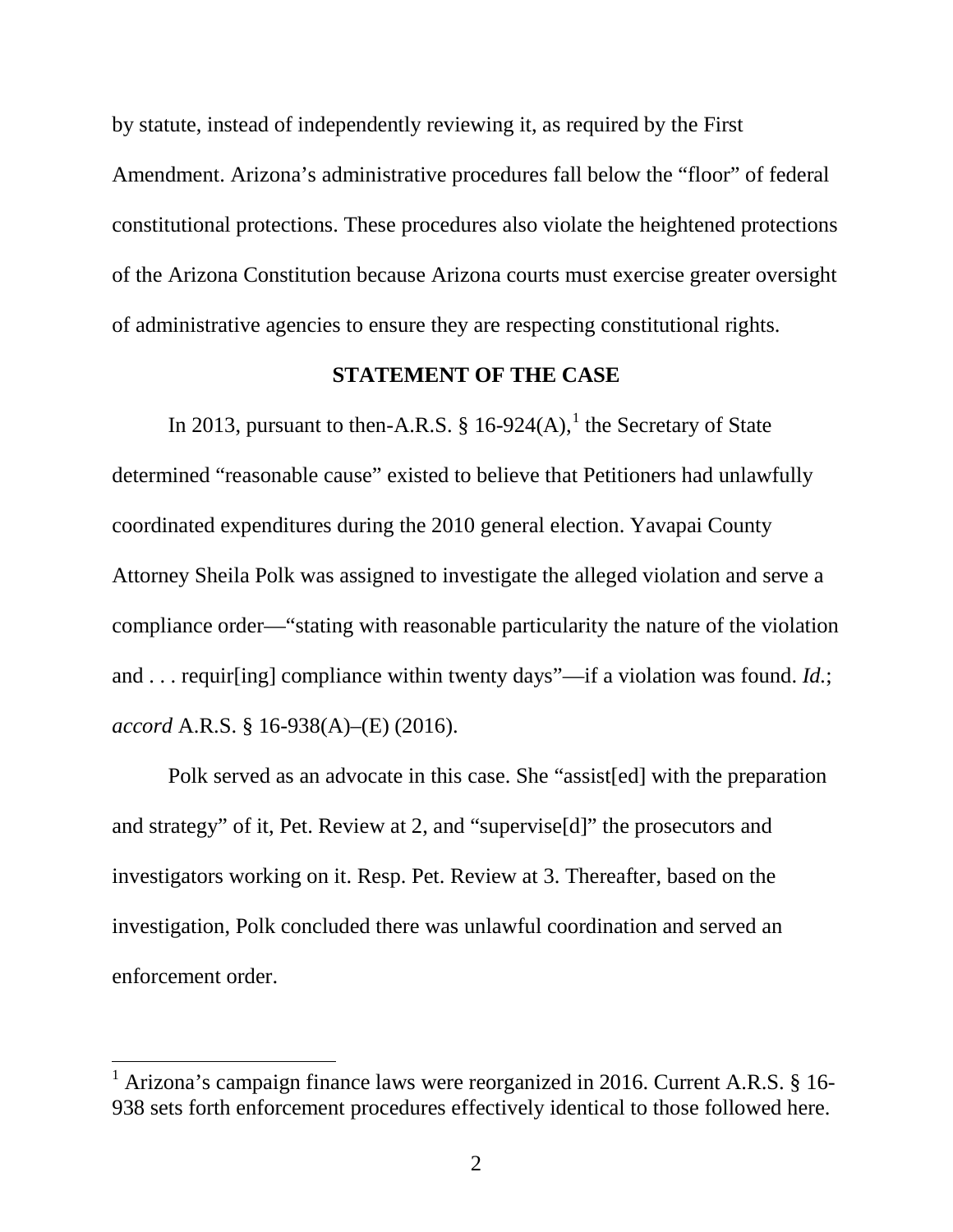Petitioners requested a hearing before an Administrative Law Judge (ALJ). A.R.S. § 16-924(B) (2013); *accord* A.R.S. § 16-938(H) (2016). The ALJ, reviewing live testimony and the totality of the record, determined there was insufficient evidence of coordination and recommended Polk vacate her enforcement order. But Polk rejected the ALJ's findings and reinstated her enforcement order, as permitted by statute. A.R.S. § 41-1092.08(A).

Petitioners then sought judicial review of Polk's enforcement order. This process treats the enforcement order as final "agency action" for purposes of administrative review. *See* A.R.S. § 16-924(C) (2013); *accord* A.R.S. § 16-938(I) (2016). While courts "may affirm, reverse, modify or vacate and remand the agency action," they are *required* to affirm ("*shall* affirm") "the agency action unless . . . [it] is not supported by substantial evidence, is contrary to law, is arbitrary and capricious or is an abuse of discretion." A.R.S. § 12-910(E).

This statutory standard of review means courts "must defer to the agency's factual findings." *Gaveck v. Ariz. State Bd. of Podiatry Exam'rs*, 222 Ariz. 433, 436 ¶ 11, 215 P.3d 1114, 1117 (App. 2009). Courts must affirm agency action if it is "supported by the record . . . even if the record also supports a different conclusion." *Id.* at 436 ¶ 11, 215 P.3d at 1117. Courts "may not reweigh the evidence," and "if two inconsistent factual conclusions can be supported by the record, then there is substantial evidence to support an administrative decision that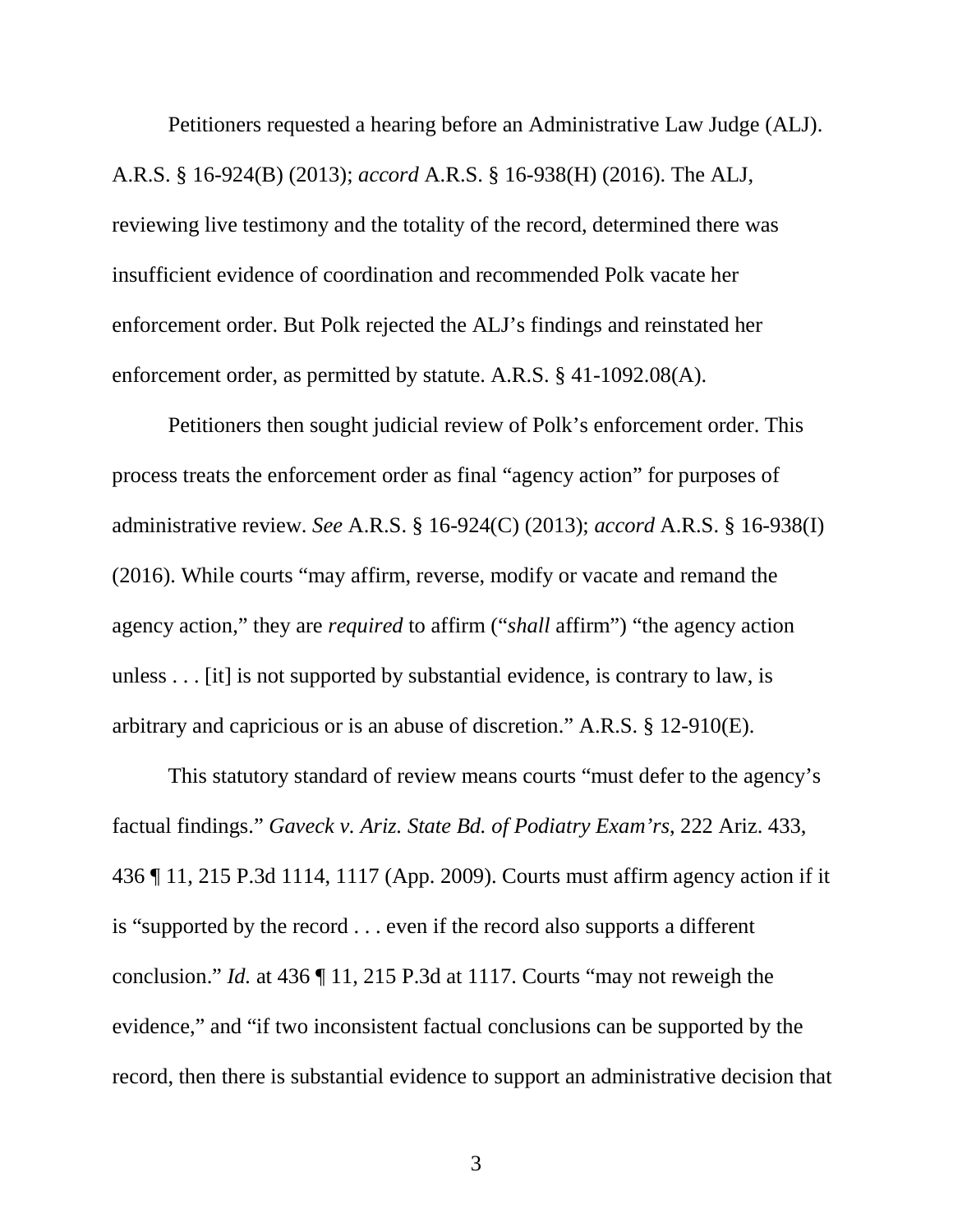elects either conclusion." *Williams v. Pima Cty.*, 164 Ariz. 170, 172, 791 P.2d 1053, 1055 (1989).

The Superior Court affirmed Polk's decision. *See* App. 1 ("Slip Op.") at 3 ¶ 7. On further appeal, the Court of Appeals also affirmed. Addressing Polk's fact findings, and notwithstanding the ALJ's decision, the Court of Appeals, following A.R.S. § 12-910(E), declined to independently review the factual record. Rather, the court determined only that there was sufficient evidence to support Polk's decision and "[a]lthough the record may also support a different conclusion, we must defer to Polk's decision." *Id*. at 8 ¶ 11. Moreover, the court held that Petitioners' due process rights were not violated, notwithstanding the fact that "Polk was both an advocate and judge in this case," because "an agency employee can investigate, prosecute, and adjudicate a case." *Id*. at 11 ¶ 13.

#### **ARGUMENT**

The issues in this appeal involve two of the most fundamental rights protected by the United States and Arizona constitutions: due process of law and freedom of speech. As shown in Part I, Petitioner's due process rights were violated by the procedure followed here because the administrative adjudicator was also the prosecutor in the case. This violation requires the immediate vacatur of the enforcement order. Part I.A. demonstrates that the procedure fell below the "floor" of federal due process standards set forth in *Williams v. Pennsylvania* and similar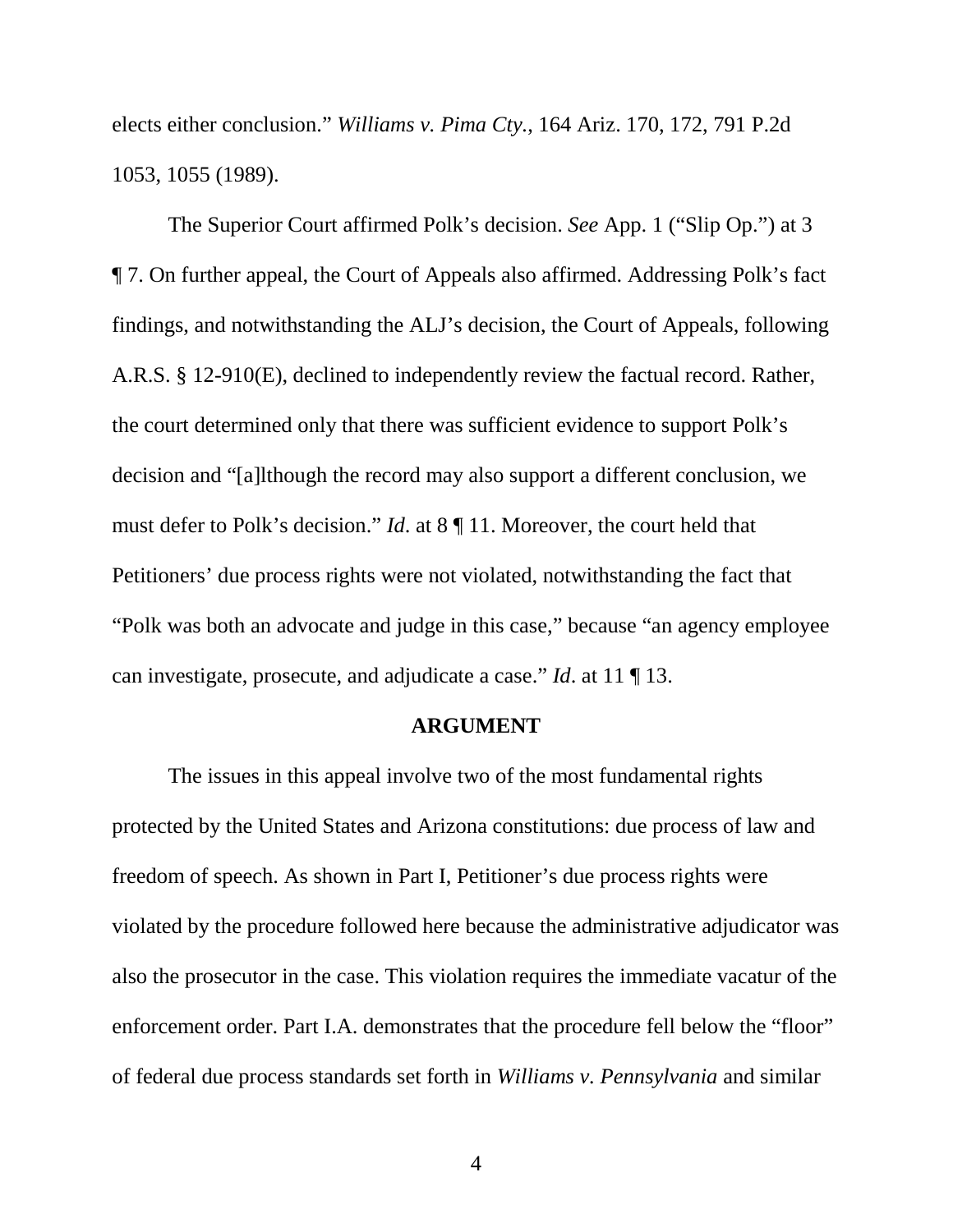cases. Part I.B. explains that the Arizona Constitution provides greater due process protections to persons subjected to administrative proceedings than are provided by the U.S. Constitution. Although this Court must vacate the enforcement order because of the due process violation explained in Part I, Part II further demonstrates that the deferential standard of review applied to the administrative fact-finding here also violated the right to independent judicial review of facts in free speech cases. Part II.A. demonstrates the deferential review violated the First Amendment standards set forth in *Bose Corp. v. Consumers Union of U.S., Inc.* and its progeny. Part II.B. explains that the requirement of independent judicial review applies even more forcefully in Arizona because our Constitution is more protective of speech rights than is the First Amendment.

## **I. The administrative process prescribed by Arizona's statutes violates Petitioners' due process rights and constitutes structural error.**

## **A. Arizona's administrative procedures fall below the "floor" of federal constitutional protections.**

"[U]nder the Due Process Clause there is an impermissible risk of actual bias when a judge earlier had significant, personal involvement as a prosecutor in a critical decision regarding the defendant's case." *Williams v. Pennsylvania*, 136 S. Ct. 1899, 1905 (2016). An adjudicator's involvement as an advocate in a case is not just a due process violation, but also structural error that undermines faith in the entire proceeding and demands immediate vacatur. *Id.* at 1909-10. Polk served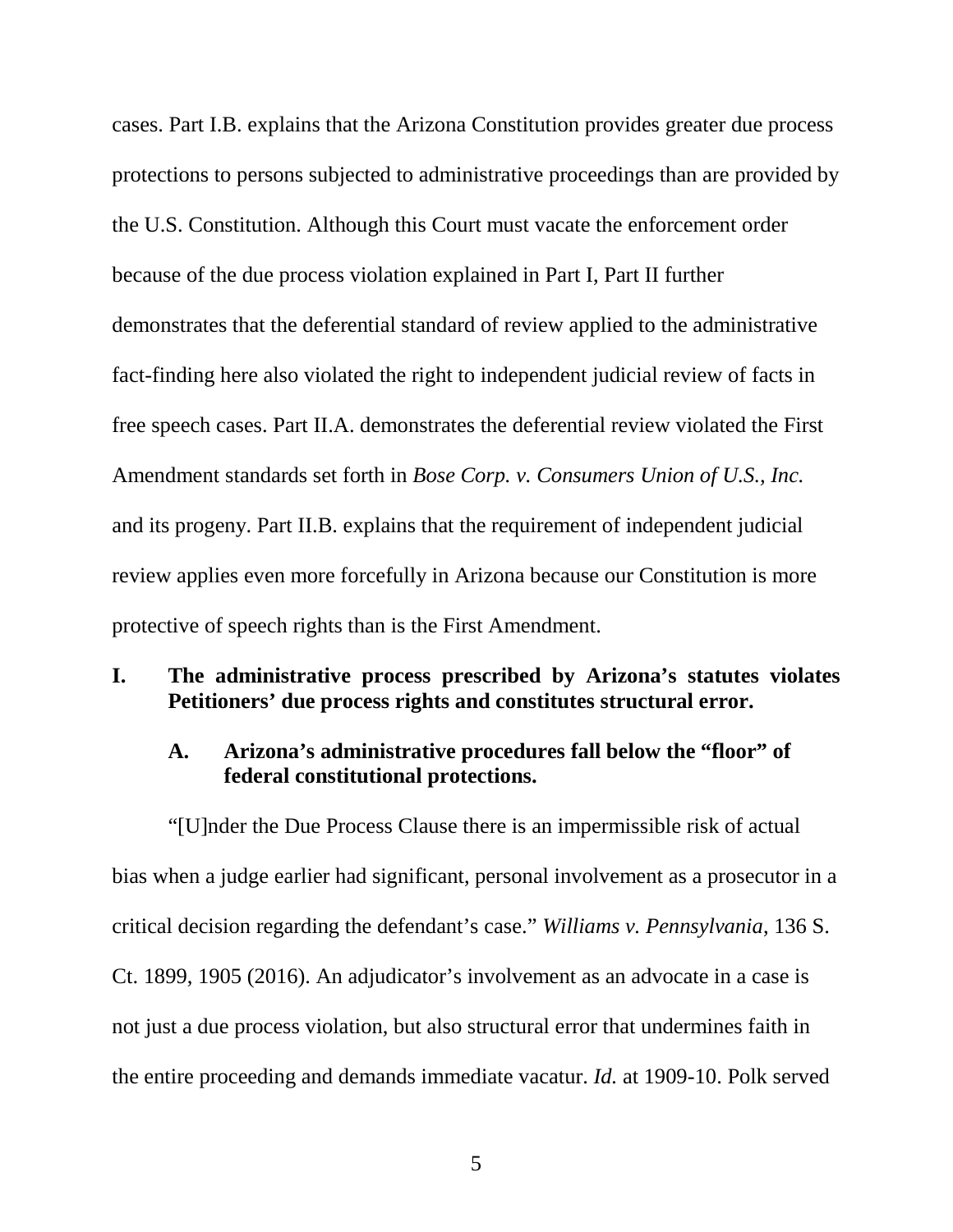as both prosecutor and adjudicator in this case. Although Polk followed the statutory administrative procedures, *Williams* and similar cases establish that those procedures are unconstitutional.

In *Williams*, then-Chief Justice of the Pennsylvania Supreme Court Ronald Castille was on a panel of seven justices who unanimously overturned the grant of post-conviction relief to convicted death row prisoner Terrance Williams. *Id.* at 1904. But three decades earlier, Castille had been the district attorney whose office prosecuted Williams, and Castille had signed off on pursuing the death penalty against Williams based on his review of a one-and-a-half page memorandum from a deputy prosecutor. *Id.* The Court held that Castille's prior involvement in the criminal case necessarily created an impermissible risk of actual bias in Williams's post-conviction relief proceeding. *Id.*at 1908-09. Even though there had been "involvement of other actors and the passage of time" between the two events to potentially lessen the threat of bias, the Court insisted that "[t]his context only heightens the need for objective rules preventing the operations of bias that otherwise might be obscured." *Id.* at 1907. This error was "structural," such that the judgment had to be vacated—even without further evidence of harm to Williams—so that Williams could present his claims to an adjudicator "unburdened" by any bias. *Id.* at 1909-10.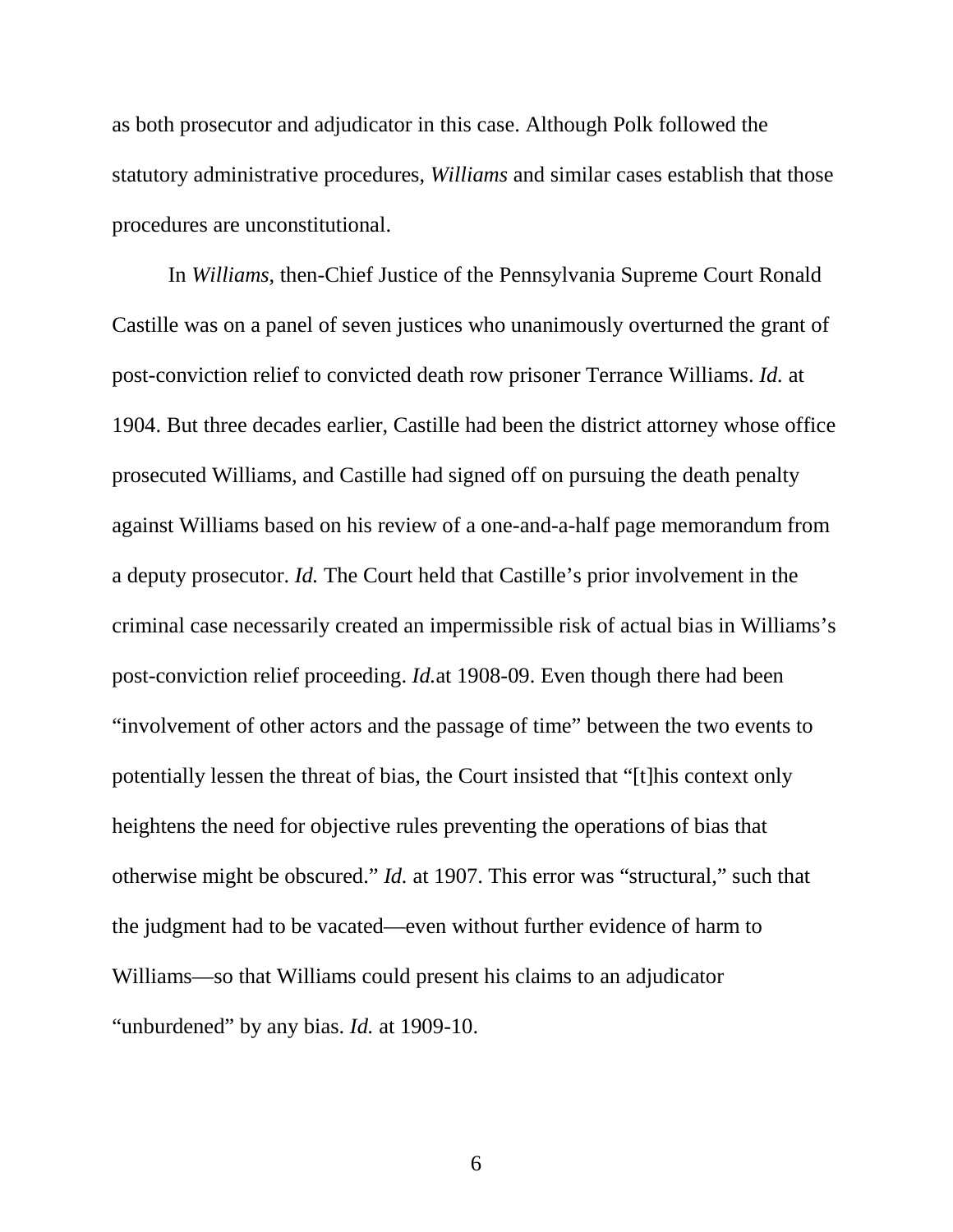Arizona's statutes expressly make the prosecutor the judge in all administrative proceedings to enforce campaign finance laws. A.R.S. § 16-924 (2013), *accord* A.R.S. § 16-938(A) (2016). Arizona's statutes expressly give the prosecutor the authority to overrule any contrary ALJ decisions. A.R.S. § 41- 1092.08(A). And Arizona statutes thereafter demand judges defer to the prosecutor's adjudication. A.R.S. § 12-910(E). Accordingly, Polk's argument that the "separation" of adjudication and advocacy was sufficient here because she "did not personally appear before the ALJ and was not present at the hearing," Polk Supp. Br. at 2, is a red herring. The ALJ—who can only make a recommendation, who can be (and was) overruled by Polk, and whose recommendation the courts therefore ignored—was not the judge here; Polk was.<sup>[2](#page-11-0)</sup> And Polk was admittedly "not excluded or 'walled off' from the administrative process in this case." *Id*.

The intermixing of prosecutorial and adjudicatory roles in this case is thus even clearer than in *Williams*. Where Castille's prosecutorial involvement was merely reviewing a short memo on aggravating and mitigating factors, Polk's prosecutorial involvement was "assisting with the preparation and strategy" of the case. Where Castille ruled on a post-conviction application collateral to and involving different issues than the proceeding in which he was a prosecutor, *id.* at

<span id="page-11-0"></span> $2$  Moreover, that Polk was absent from the ALJ hearing—the only time testimony was taken in this proceeding—suggests a further due process violation: an insufficient opportunity to be meaningfully heard by the actual adjudicator. *Cf. Mathews v. Eldridge*, 424 U.S. 319, 333 (1976).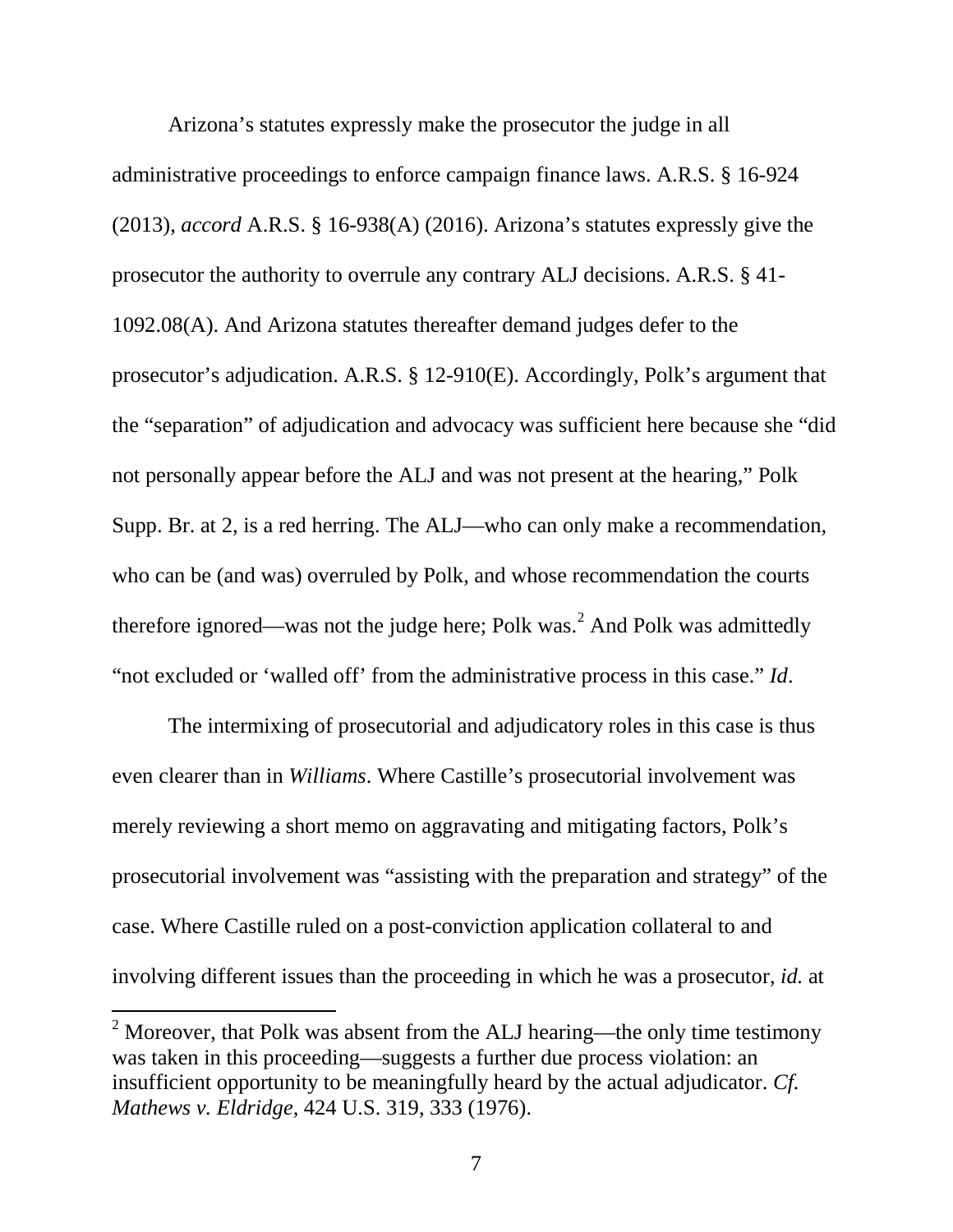1913-14 (Roberts, C.J., dissenting), Polk entered the administrative enforcement order and rejected the ALJ's contrary findings in the very same proceeding that she had a hand in investigating and prosecuting. And where three decades passed between Castille's involvements in Williams's case, Polk's involvement was contemporaneous and continuous.

Moreover, because Polk acted as advocate and adjudicator in the same proceeding involving the same issue ("Was there coordination?"), this case closely resembles the due process violation found to have occurred in *In re Murchison*, 349 U.S. 133 (1955). In *Murchison*, a judge overseeing a "one-man grand jury" suspected that a witness in the proceeding committed perjury, and he charged another with contempt after he refused to answer the judge's questions without counsel present. The judge then tried, convicted, and sentenced both men in open court based, in part, on his interrogation of them in the secret proceedings. *See id*. at 134-35. The Court held this was a violation of due process because the judge had acted in the perjury/contempt proceeding—*a single proceeding*—as both prosecutor and judge. *Id.* at 137 ("Having been a part of that process a judge cannot be . . . wholly disinterested in the conviction or acquittal of those accused. While he would not likely have all the zeal of a prosecutor, it can certainly not be said that he would have none of that zeal."). *Murchison* remains good law, *Williams*, 136 S. Ct. at 1905, *id.* at 1913 (Roberts, C.J., dissenting), because it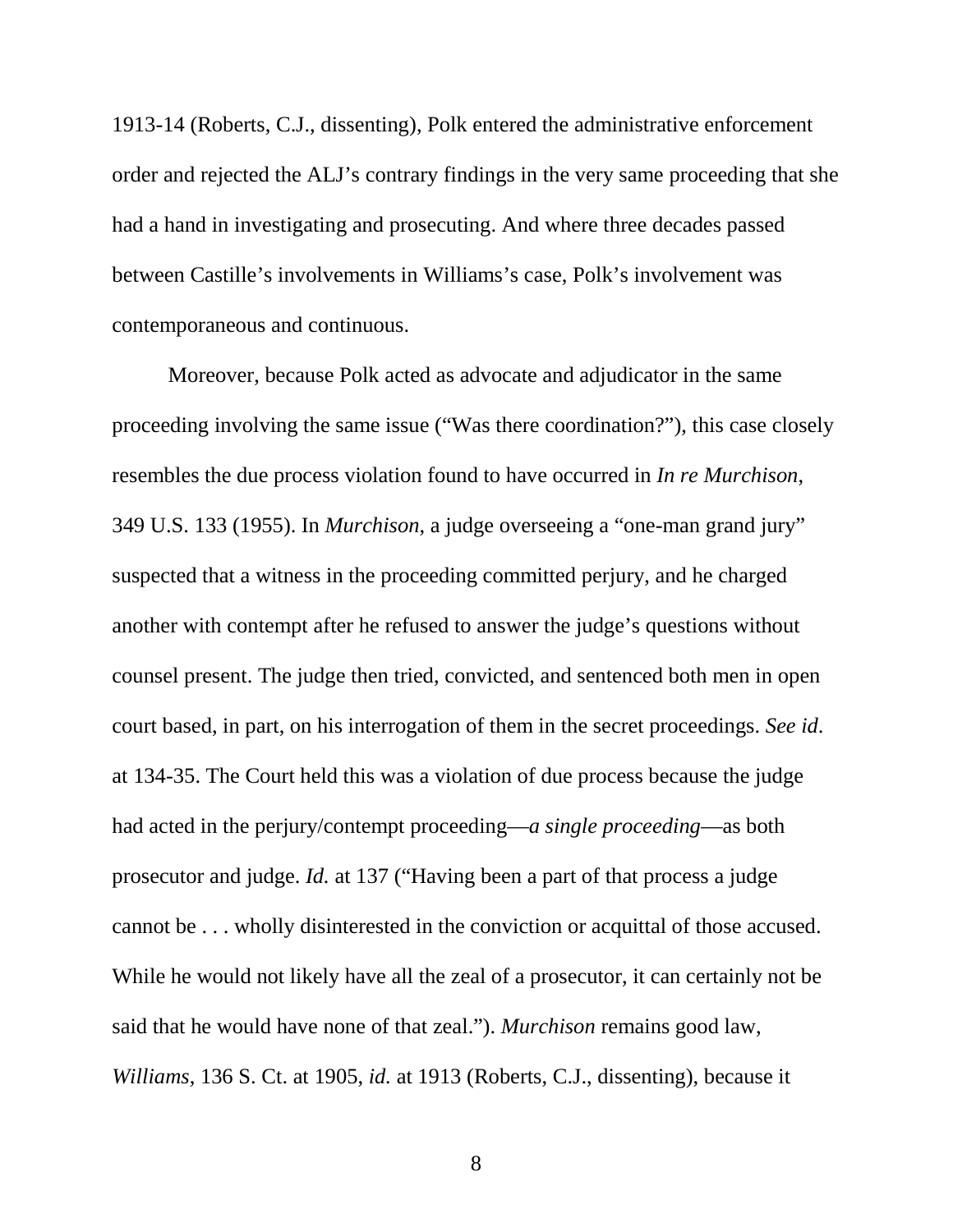"constitutionalizes the early American statutes requiring disqualification when a single person acts as both counsel and judge in a single civil or criminal proceeding," *id.* at 1920 (Thomas, J., dissenting).

Because Polk acted as both advocate and adjudicator in this single proceeding, the proceeding violated the due process guarantee against the threat of biased judges described in both *Williams* and *Murchison.* Nevertheless, Polk suggests that *Withrow v. Larkin*, 421 U.S. 35 (1975), blesses the procedures she followed because this is an administrative proceeding. Polk Supp. Br. at 5. She is wrong. *Withrow* has been limited by *Williams.* And *Withrow* does not render administrative law a due-process-free zone.

In *Withrow*, a state medical board conducted an investigation of a doctor, ultimately suspended his license, and filed a complaint with the district attorney to permanently revoke his license. 421 U.S. at 41-42. The district court had ruled that the board's procedure—initiating, investigating, and adjudicating—denied the doctor his due process rights because it did not provide "'an independent, neutral and detached decision maker.'" *Id.* at 42 (quoting district court). The Supreme Court, however, analyzed the procedure based on the likelihood that the decision makers would be biased. *Id.* at 54. In so doing, the Court found it important that the board had initially sought only to investigate, and while it must have contemplated a chance that it would adjudicate against the doctor, the doctor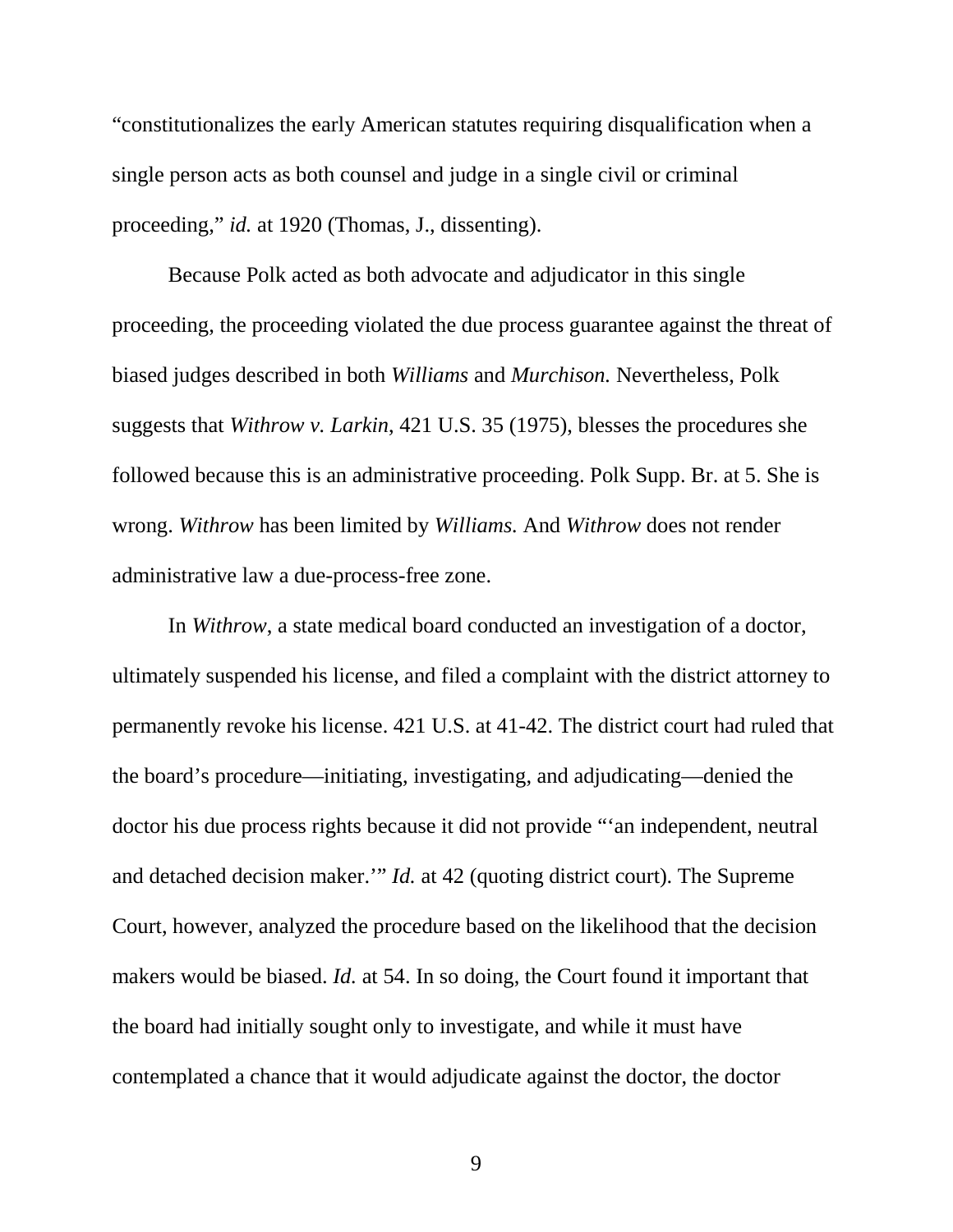presented no "evidence of bias or the risk of bias or prejudgment." *Id.* The Court refused to hold that the procedure violated due process without such evidence.

But *Withrow* did not hold that any mixing of investigative and adjudicative functions was constitutional. Instead, the Court said that the combination of functions in that case was, without more, not a due process violation because there was "a presumption of honesty and integrity in those serving as adjudicators." *Id.* at 47. Thus, a challenger had to show "that, under a realistic appraisal of psychological tendencies and human weakness, conferring investigative and adjudicative powers on the same individuals poses such a risk of actual bias or prejudgment that the practice must be forbidden." *Id.*.

Critically though, the Court recognized "various situations . . . in which experience teaches that the probability of actual bias on the part of the judge or decisionmaker is too high to be constitutionally tolerable." *Id.* In these situations honesty and integrity cannot be presumed. At the time, these situations only included a pecuniary interest, as in *Tumey v. Ohio*, 273 U.S. 510 (1927), or direct "contemptuous conduct," as in *Taylor v. Hayes*, 418 U.S. 488, 501 (1974). But *Williams* now adds another constitutionally intolerable situation based on experience: "when a judge earlier had significant, personal involvement as a prosecutor in a critical decision regarding the defendant's case." 136 S. Ct. at 1905.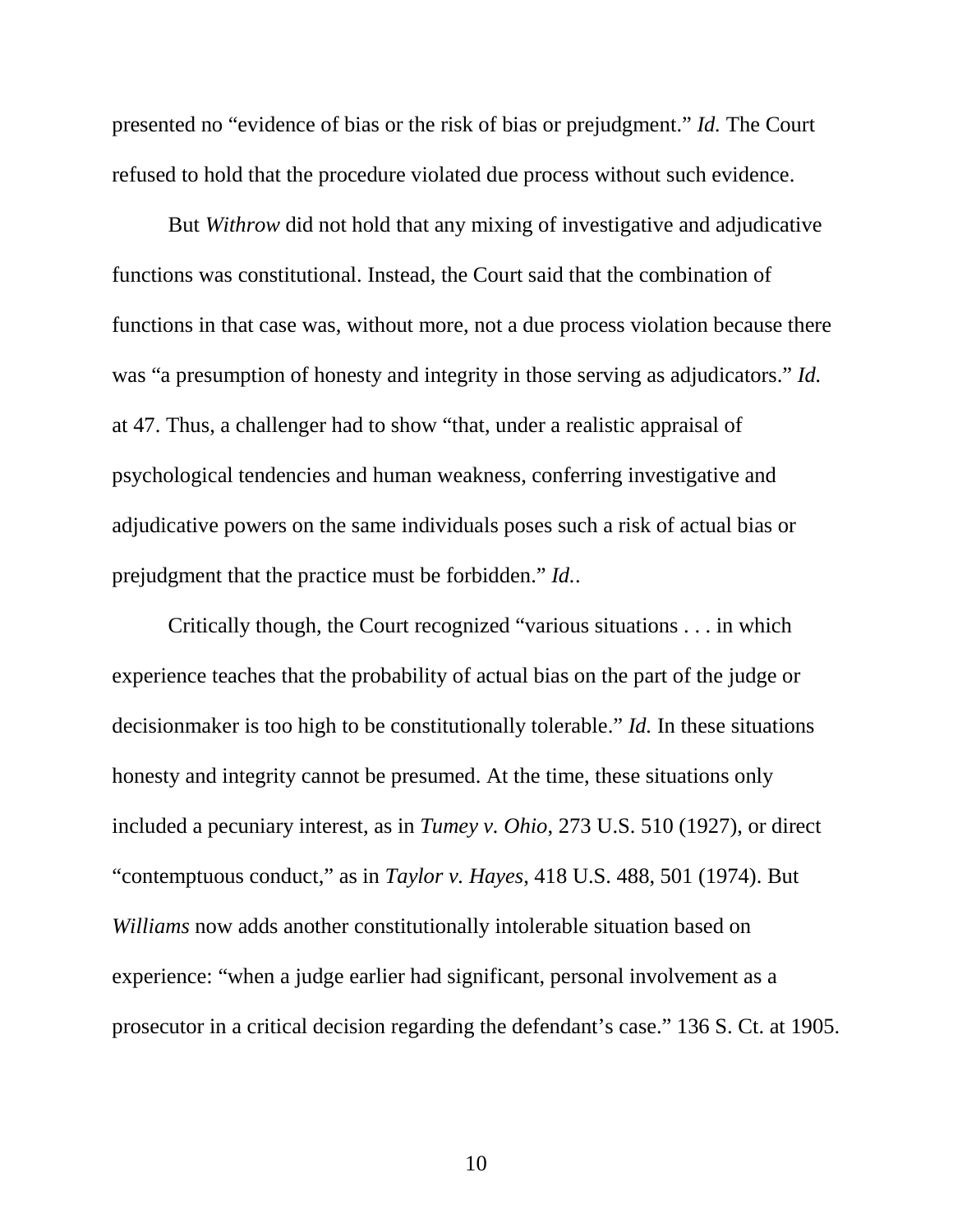Thus, *Withrow*'s "presumption of honesty and integrity in those serving as adjudicators," has been further limited by the *Williams* decision.

That this case arises from an administrative proceeding does not change the constitutional analysis. "[M]ost of the law concerning disqualification because of interest applies with equal force to administrative adjudicators." *Gibson v. Berryhill*, 411 U.S. 564, 579 (1973). The leading case in this area is *Gibson*, in which the Court applied *Tumey*'s disqualification for pecuniary interest bias holding to the administrative context. But even before *Gibson*, the courts of appeal had been applying due process protections against potentially biased adjudicators in administrative proceedings. *E.g., Cinderella Career & Finishing Schools, Inc. v. FTC*, 425 F.2d 583, 589-92 (D.C. Cir. 1970); *Amos Treat & Co. v. SEC*, 306 F.2d 260, 267 (D.C. Cir. 1962).

The procedure followed in this case violated the federal due process protection against the threat of a biased adjudicator because the same person served as prosecutor and adjudicator. Because the threat of bias undermines faith in the reliability of the proceeding—there cannot be a presumption of honesty and integrity—it is structural error demanding vacatur of the enforcement order.

## **B. Arizona courts must exercise still** *greater* **oversight to ensure administrative agencies are respecting constitutional rights.**

The threat of biased adjudicators in administrative proceedings is particularly inappropriate in Arizona. Our Constitution demands greater judicial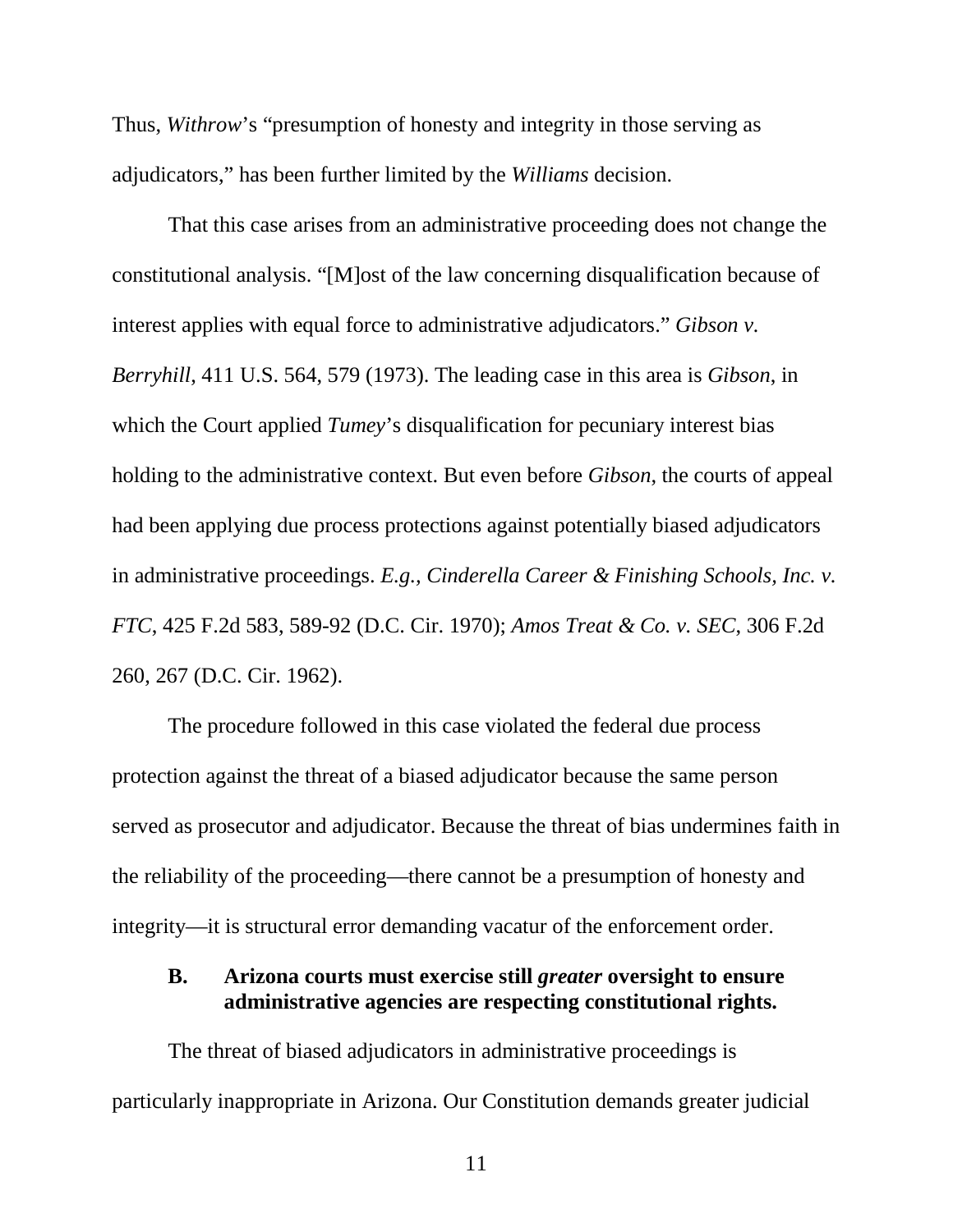checks against the concentrated power of administrative agencies. Moreover, experience since *Withrow* teaches that administrative agencies are a greater threat to individual rights and are more biased than the *Withrow* court realized.

The Arizona Constitution requires the courts to be skeptical of administrative action because agencies concentrate government power. The hallmark of modern administrative agencies is their deviation from the concept of separation of powers. Agencies concentrate legislative, executive, and judicial powers in a single governmental entity by issuing, enforcing, and adjudicating disputes involving regulations that have the force of law. This deviation is usually attempted to be justified by the claim it is a pragmatic post-constitutional development not anticipated by the founders and made necessary by new and complex problems in post-industrial revolution America. The validity of this claim is weak generally. *See* Philip Hamburger, Is Administrative Law Unlawful? (2014). But it is absolutely false when it comes to Arizona. The framers of our constitution—drafted in 1910—were well aware of such administrative agencies; they were progressives, John D. Leshy, The Arizona State Constitution 13 (2d ed. 2011), and the administrative state was already a progressive creation. Nevertheless, our framers "manifested . . . more distrust than confidence in the uses of authority" and were "skeptic[al] of concentrating power" in the government. *Id.* at 18. Thus, even with their knowledge of the administrative state,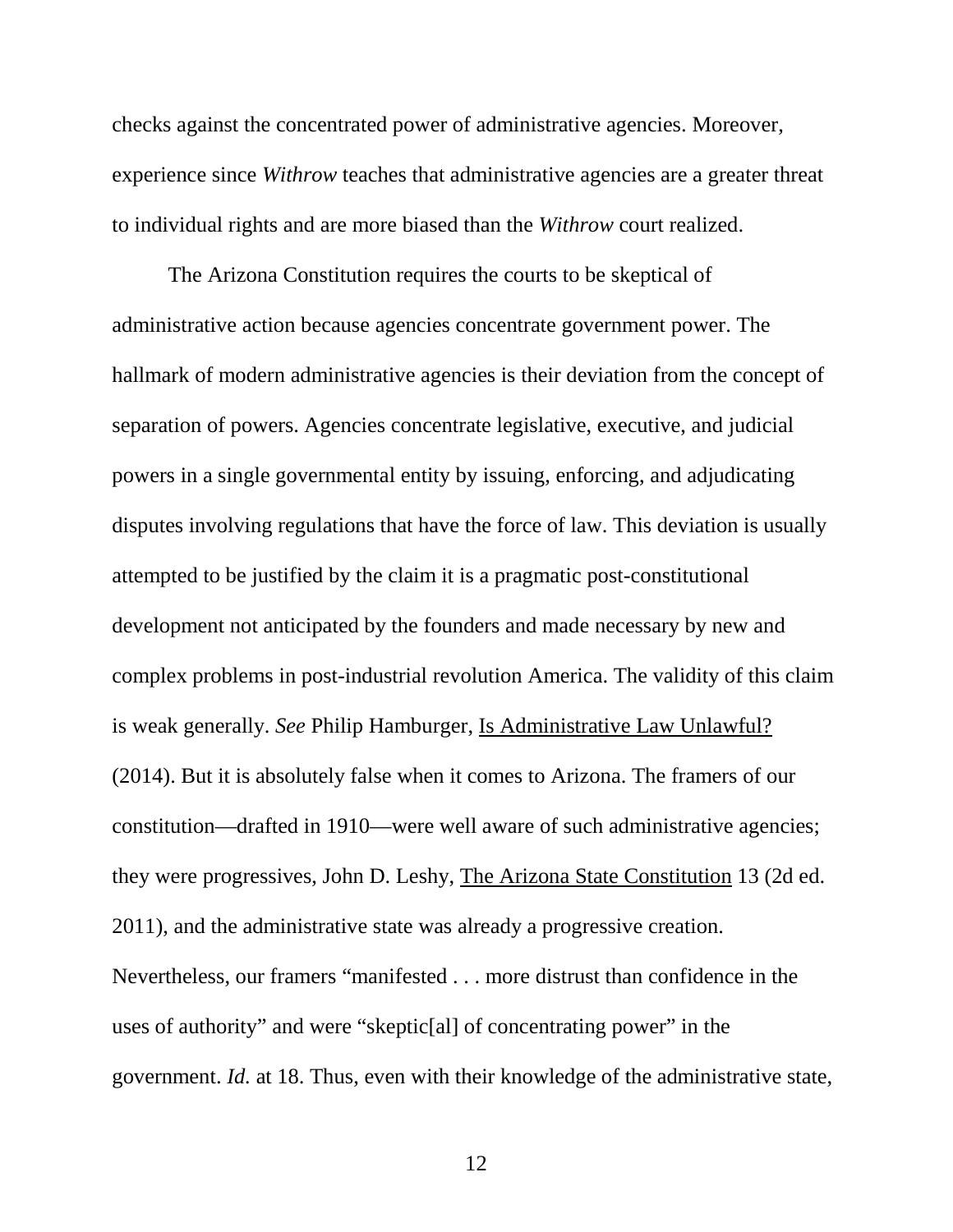the framers of our Constitution still expressly divided the legislative, executive, and judicial powers, *and* expressly prohibited combining those powers in a single branch "except as provided in this constitution." Ariz. Const. art. III. Accordingly, to protect individual rights and "so that intent of the framers" expressed in the text of Article III "may be . . . carried out," *Davis v. Osborne*, 14 Ariz. 185, 204, 125 P. 884, 892 (1912), Arizona courts must be skeptical of administrative adjudication.

Experience has borne out our framers' manifested distrust in concentrated government power, especially when it comes to administrative agencies.

First, public choice analysis has shown that government action is frequently not motivated by the public good, but rather by raw political power and naked preferences. There is general recognition that governmental policies often reflect the goals of powerful interests who are able to organize and exert greater political influence relative to the general public. James C. Cooper, et al., *Theory and Practice of Competition Advocacy at the FTC*, 71 ANTITRUST L.J. 1091 (2005), Richard A. Posner, Economic Analysis of Law § 19.3, at 534–36 (6th ed. 2003); John O. McGinnis, *Our Supermajoritarian Constitution*, 80 TEX. L. REV. 703, 735 n.137 (2002) (the "intense common concerns" of special interest groups "help them overcome organizational difficulties and give them more influence than their numbers warrant"). This danger is particularly acute when it comes to administrative agencies because they are frequently under the de jure or de facto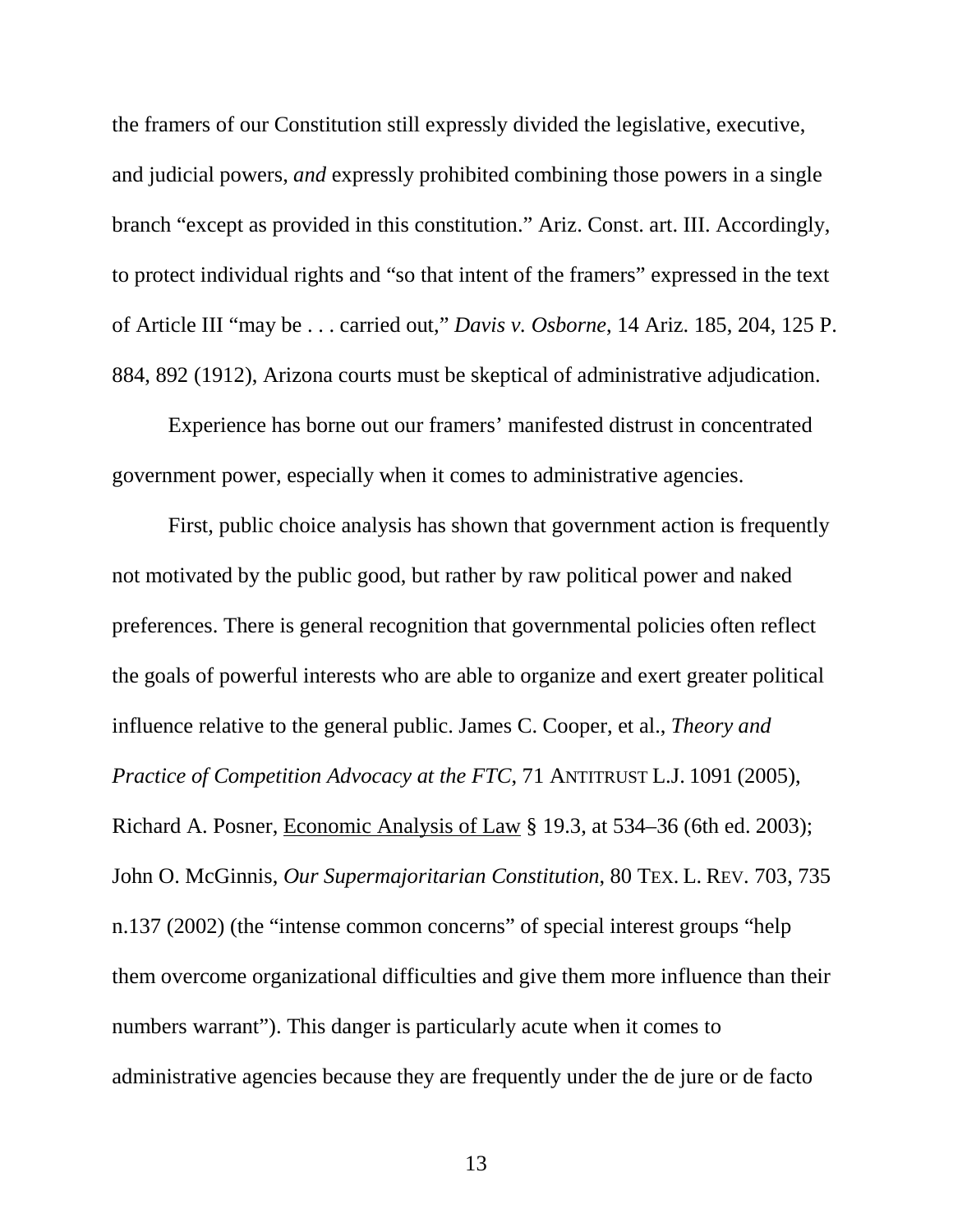control of self-interested individuals who can use the concentrated power of government for personal benefit. *E.g.*, *N.C. State Bd. of Dental Exam'rs v. FTC*, 135 S. Ct. 1101, 1108 (2015) (regulatory board consisting, by law, of a majority of dentists used government power to protect dentists from competition from nondentist teeth whiteners); *see also Gibson*, 411 U.S. at 579 (state board consisting of self-employed optometrists had an unconstitutional pecuniary interest in judging corporate employed competitors to be in violation of state optometry law).

Second, there is no reason to defer to administrative agencies. When unleashed on America during the Progressive and New Deal Eras, proponents of the administrative state insisted that "scientific" government by "experts" would lead to better outcomes than republican democracy and therefore judicial deference to administrative agencies was required. [3](#page-18-0) Stephen Breyer, *The Executive Branch, Administrative Action, and Comparative Expertise*, 32 Cardozo L. Rev. 2189, 2195

(2011). Today, however, we know that such faith is not warranted:

Political appointees, often not experts, are normally responsible for managing agencies and determining policy. And policy often reflects political, not simply 'scientific,' considerations. Agency decisions will also occasionally reflect 'tunnel vision,' an agency's supreme confidence in the importance of its own mission to the point where it leaves common sense aside.

<span id="page-18-0"></span><sup>&</sup>lt;sup>3</sup> Indeed, this faith was so great that proponents of the administrative state actively and openly denigrated the idea of individual rights. *E.g.*, Thomas C. Leonard, Illiberal Reformers, Race, Eugenics & American Economics in the Progressive Era 24–25 (2016) (collecting examples from, among others, President Woodrow Wilson and Prof. Roscoe Pound).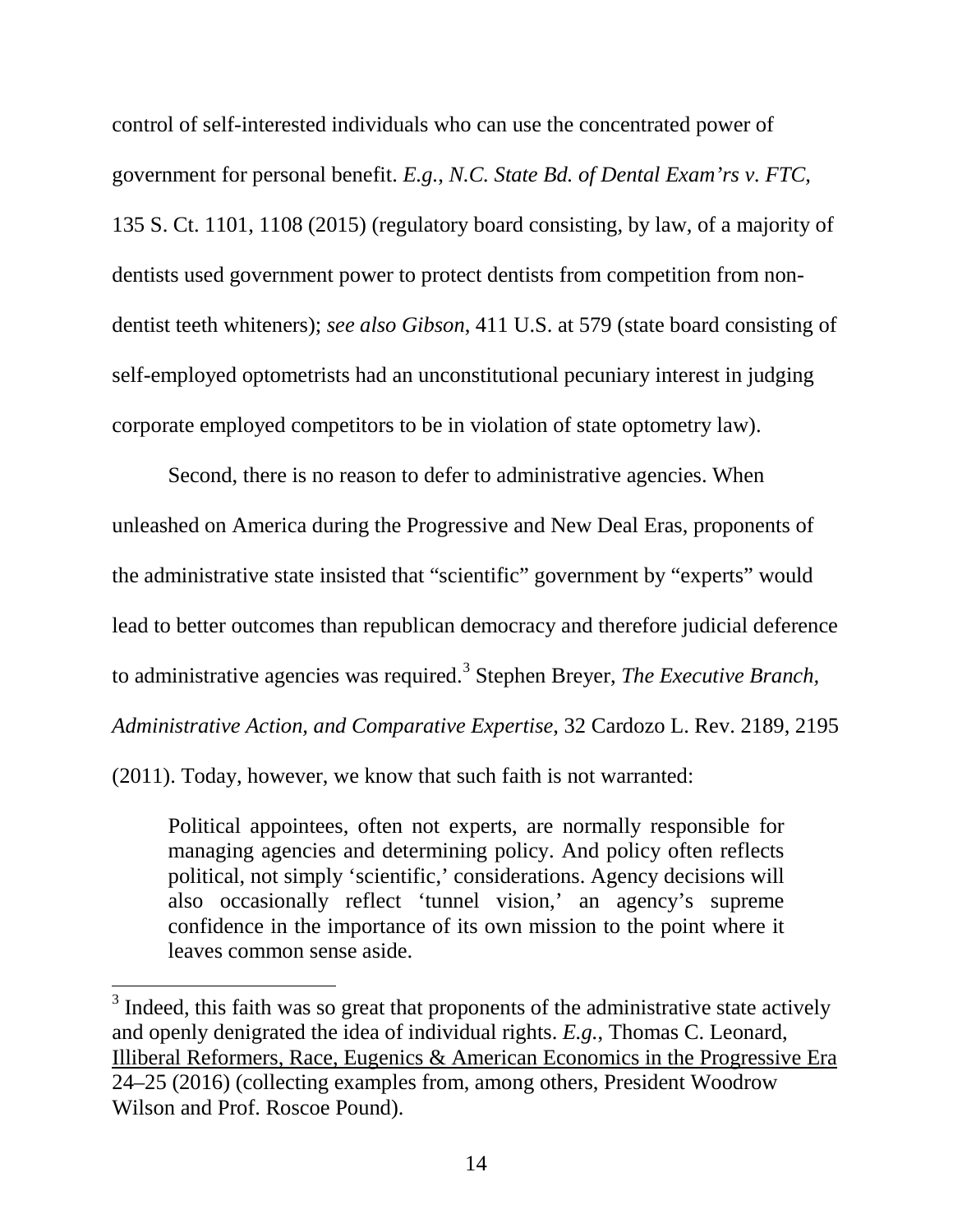*Id*.

Third, as judges and academics across the country are rediscovering, judicial deference to administrative agencies means Americans are not getting the neutral adjudicator promised by the Constitution. That administrative adjudication has an inherent bias for the government is increasingly clear. *E.g.*, Kent Barnett, *Against Administrative Judges*, 49 U.C. Davis L. Rev. 1643, 1645 (2016) ("The New York Times and the Wall Street Journal have reported that the . . . [SEC] prevails much more frequently—sometimes 100% of the time in a given year—in its in-house enforcement proceedings than in court."). This means people's "liberties may now be impaired not by an independent decisionmaker seeking to declare the law's meaning as fairly as possible—the decisionmaker promised to them by law—but by an avowedly politicized administrative agent seeking to pursue whatever policy whim may rule the day." *Gutierrez-Brizuela v. Lynch*, 834 F.3d 1142, 1153 (10th Cir. 2016) (Gorsuch, J., concurring).

Accordingly, even if the U.S. Constitution did not prohibit the procedure followed in this case, the Arizona Constitution would. The concentration of government power in a single agency—much less a single individual as in this case—runs afoul of the heightened protections against such power in Arizona.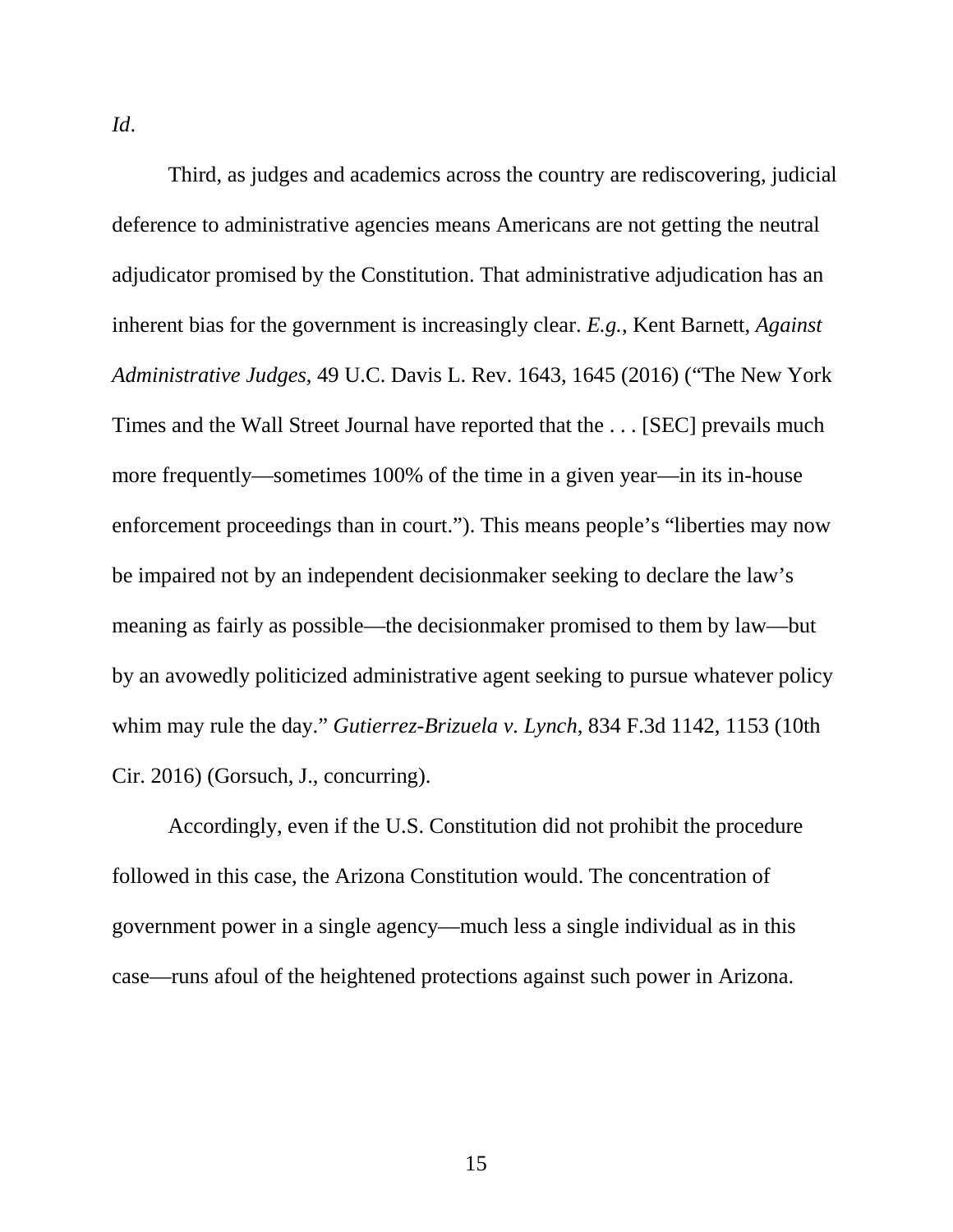**II. The administrative review prescribed by Arizona statute violates Petitioners' free speech right to independent appellate review.**

For the reasons set forth above, there has not been a constitutionally permissible fact-finding in this case (aside from maybe the ALJ decision, which was overruled and ignored). But even if there had been, the statutorily-mandated deferential review of that fact-finding separately violated constitutional rights.

### **A. The administrative review prescribed by Arizona statute violates the "floor" of the First Amendment.**

"In cases raising First Amendment issues . . . an appellate court has an obligation to make an independent examination of the whole record in order to make sure that the judgment does not constitute a forbidden intrusion on the field of free expression." *Bose Corp. v. Consumers Union of U.S., Inc.*, 466 U.S. 485, 499 (1984) (internal quotation omitted). Because the "requirement of independent appellate review . . . is a rule of federal constitutional law," it preempts contrary standards of review provided by rule or statute. *Id*. at 510, 514. *See also Yetman v. English*, 168 Ariz. 71, 76, 811 P.2d 323, 328 (1991) (*Bose* requires "enhanced appellate review" of the factual record to protect free speech rights). The courts in this case have not applied enhanced/independent appellate review, they have instead applied the contrary standard of review set forth in A.R.S. § 12-910(E). As applied, this violated Petitioners' First Amendment rights.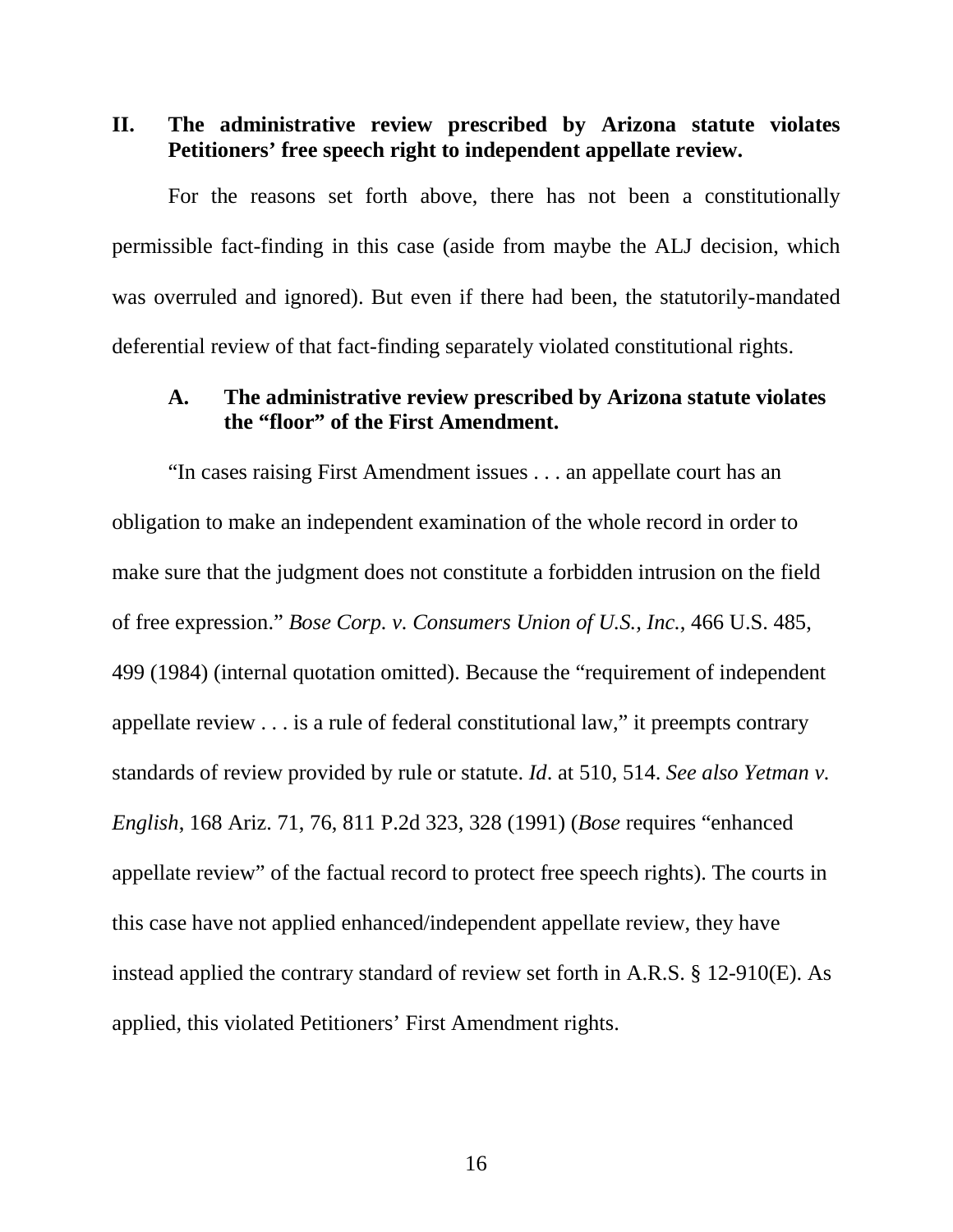In *Bose*, a federal district court judge found, as a matter of fact, that certain product-disparaging statements were made with actual malice, rendering the disparaging statements actionable under the First Amendment. 466 U.S. at 488-91. Although an appellate court usually defers to findings of fact, the Supreme Court refused to defer in this case. Instead, the Court recognized a constitutional duty to determine whether particular communications "actually fall[] within" an unprotected category of speech by conducting an independent review of the record. *Id*. at 505. After all,

the question whether the evidence in the record . . . is of the convincing clarity required to strip the utterance of First Amendment protection is not merely a question for the trier of fact. Judges, as expositors of the Constitution, must independently decide whether the evidence in the record is sufficient to cross the constitutional threshold that bars the entry of any judgment that

infringes on protected speech. *Id.* at 511. And this is true no matter who performs the "factfinding function." *Id*. at 501.

That this case arises from an administrative proceeding does not change the constitutional analysis. Independent review is required in appeals from administrative orders affecting speech. In both *Peel v. Attorney Registration & Disciplinary Commission*, and *Ibanez v. Florida Department of Business & Professional Regulation*, the Court applied independent review, not deference, to state administrative agencies' fact findings that commercial speech was misleading; findings that would have placed such speech outside the protections of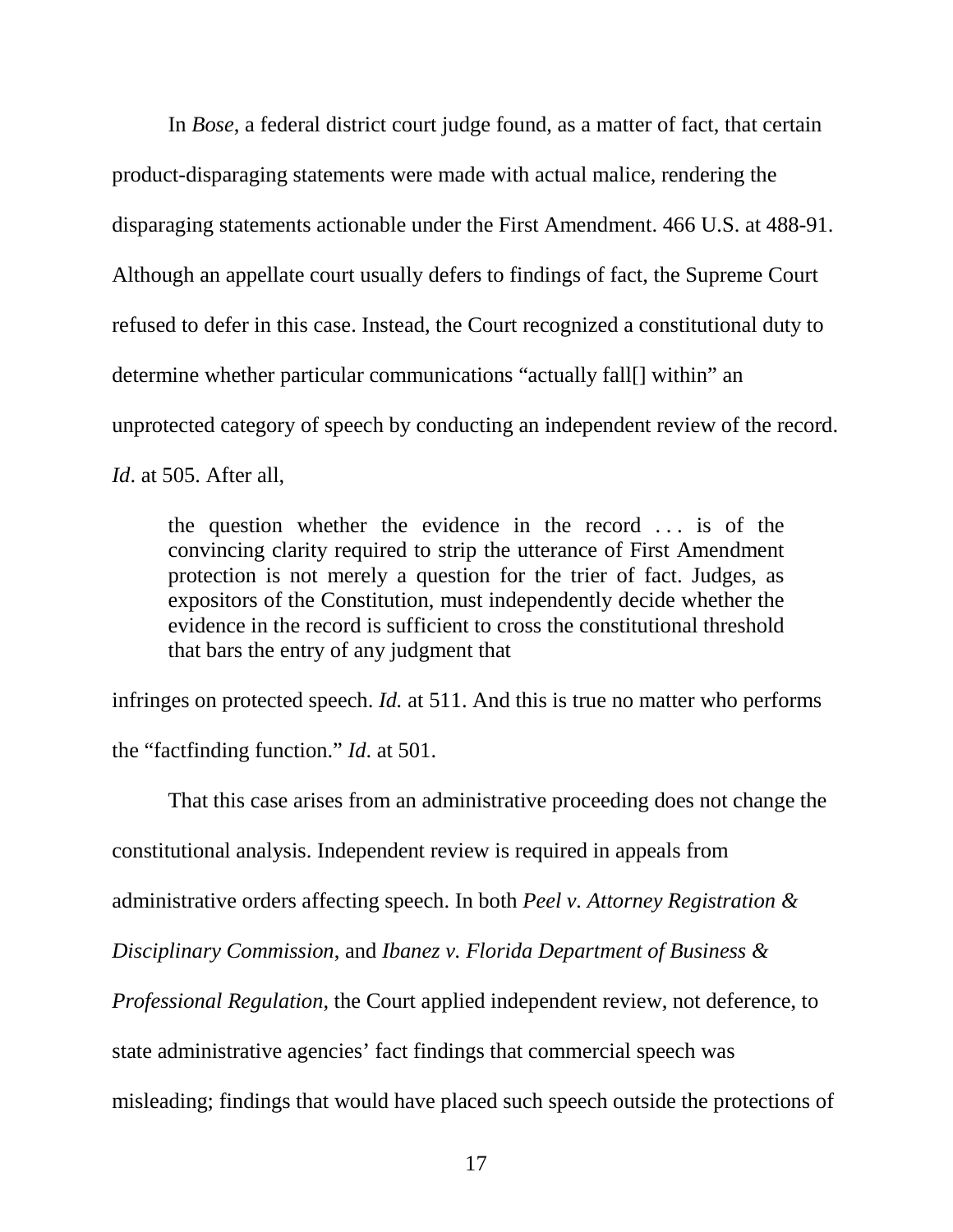the First Amendment. *Ibanez v. Fla. Dep't of Bus. & Prof'l Regulation,* 512 U.S. 136, 141-49 (1994); *Peel v. Attorney Registration & Disciplinary Comm'n*, 496 U.S. 91, 98, 108 (1990) (plurality), *id* at 111-17 (Marshall, J., concurring). Independent review was appropriate in these cases because administrative agencies are "necessarily constrained by the First Amendment" no less than any other part of government, including the courts. *Peel*, 496 U.S. at 108 (plurality).

Contrary to the constitutional requirement of independent appellate review, A.R.S. § 12-910(E) requires judges to defer to administrative fact finding, even when First Amendment rights are at stake. It was only Polk's factual finding that Petitioners coordinated that allowed the imposition of her enforcement order. Slip Op. at 3 ¶ 4. The courts below applied A.R.S. § 12-910(E)'s deferential standard to Polk's factual findings instead of independent review. *Id.* at 4-11 ¶¶ 8-12. But independent appellate review "is a rule of federal constitutional law." *Bose*, 466 U.S. at 510. It therefore preempted a federal rule of civil procedure—Rule 52(a) that required deferential fact review in *Bose*. *Id.* at 514. It also preempts Arizona's statutory rule of administrative review, A.R.S. § 16-910(E), that purports to require deferential fact review here. U.S. Const. art VI, cl. 2 (federal constitution is "the supreme Law of the Land" and preempts contrary state laws).

The Arizona courts' deference to Polk's fact determination here, driven by A.R.S. § 12-910(E), is unconstitutional because this case involves a claimed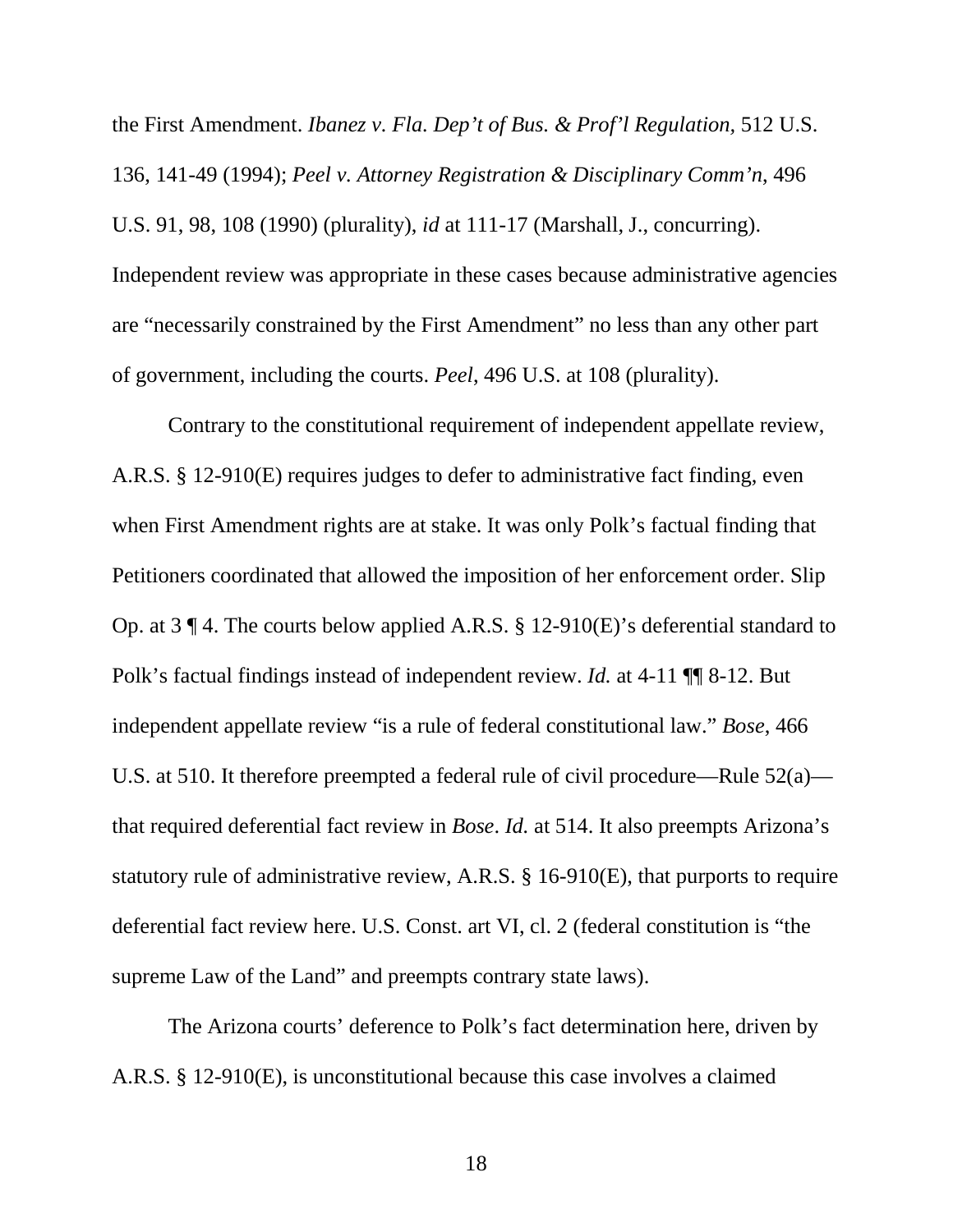exercise of free speech. Thus, if this Court does not vacate the enforcement order because the administrative procedure violates due process, it has to engage in its own independent—non-deferential—review of the record or vacate and remand to the superior court for the same.

### **B. Arizona courts must exercise still** *greater* **oversight to ensure administrative agencies are respecting the freedom of speech.**

The need for independent appellate review of administrative findings that affect free speech rights is even greater in Arizona. First, as explained in Part I.B. above, the Arizona Constitution requires greater judicial suspicion of administrative proceedings generally. Second, as explained below, Article II, § 6, of the Arizona Constitution affords a greater degree of protection of speech than does the First Amendment.

The Arizona Constitution is even more protective of speech than is the First Amendment. *E.g.*, *Mountain States Tel. & Tel. Co. v. Ariz. Corp. Comm'n*, 160 Ariz. 350, 354-55, 773 P.2d 455, 459-60 (1989).This is especially true when it comes to content- or viewpoint-based regulation of speech, because our Constitution protects the "right to speak freely on all topics." *State v. Stummer*, 219 Ariz. 137, 144 ¶ 23, 194 P.3d 1043, 1050 (2008).

Independent appellate review is necessary because of the threat that a decision-maker's "factual" determination placing speech in an unprotected category may not be value or viewpoint neutral. *Bose*, 466 U.S. at 505. This threat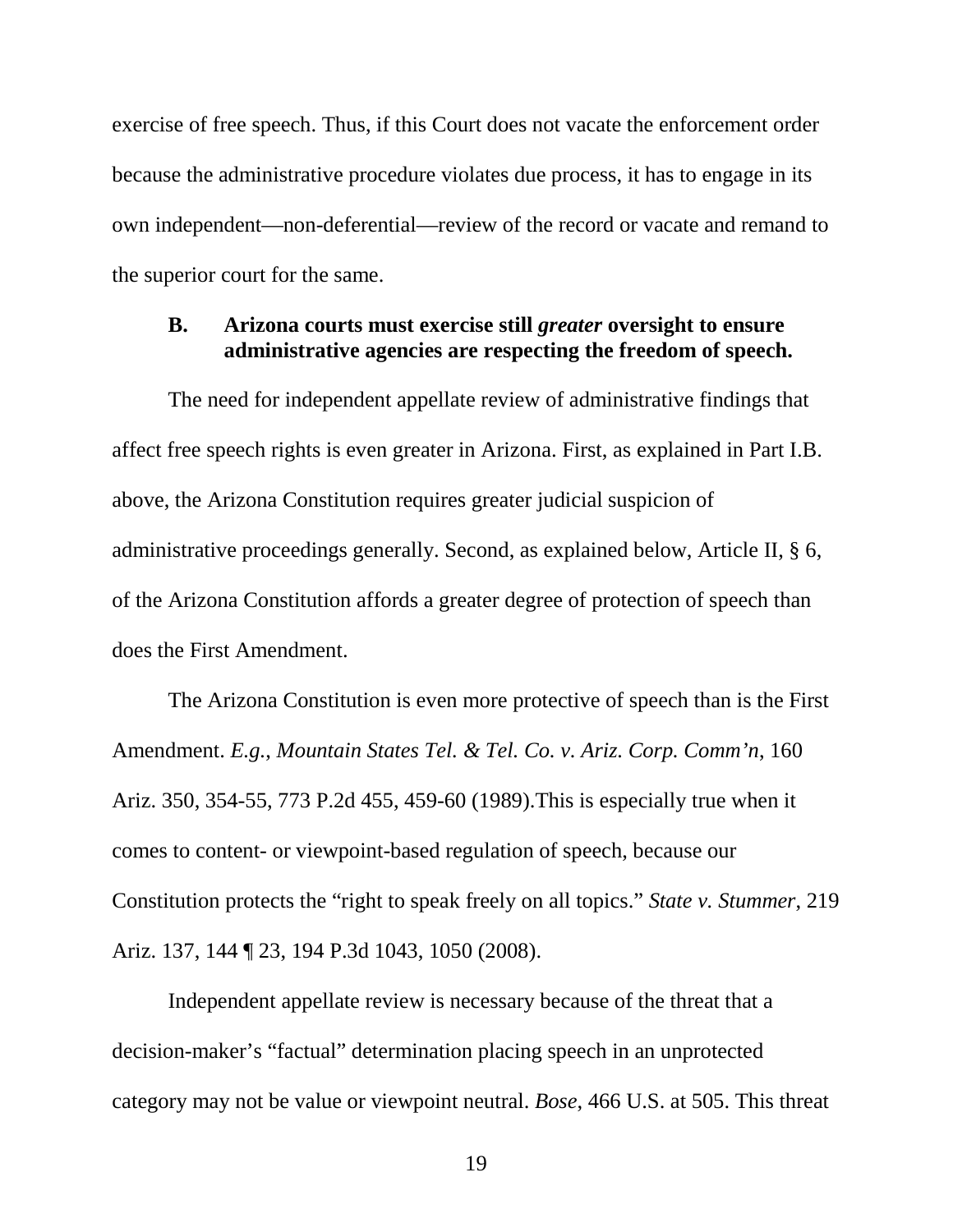is grave enough that independent appellate review is necessary even when facts are found by a judge with an ethical obligation of neutrality and insulated by office from political influence. *E.g.*, *id*. (reviewing judge-found facts). Logically, the threat of non-neutrality is even greater when an administrative agency—which also prosecutes the case and is avowedly free to pursue its own policy preferences— "finds facts." *E.g.*, *Dental Exam'rs*, 135 S. Ct. at 1108 (board used its power to engage in anti-competitive conduct), *Cooksey v. Futrell*, 721 F.3d 226 (4th Cir. 2013) (board accused blogger of illegally practicing dietetics based on the content of his blog); *Rosemond v. Markham*, 135 F. Supp. 3d 574 (E.D. Ky. 2015) (board accused newspaper columnist of unlicensed psychiatry based on content of his advice column). The Arizona Constitution does not countenance a greater threat to free speech, especially from the concentrated power of administrative agencies.

#### **CONCLUSION**

To describe the proceeding in this case is to know it violates multiple provisions of the U.S. and Arizona Constitutions: The "fact" of coordination which allowed the government to penalize communications between Petitioners was determined (on a disputed record) by a "judge" that also served as the prosecutor. Thereafter, the courts refused to independently review the decision and instead deferred to it. This Kafkaesque process is unbecoming of a free society and cannot be permitted in Arizona.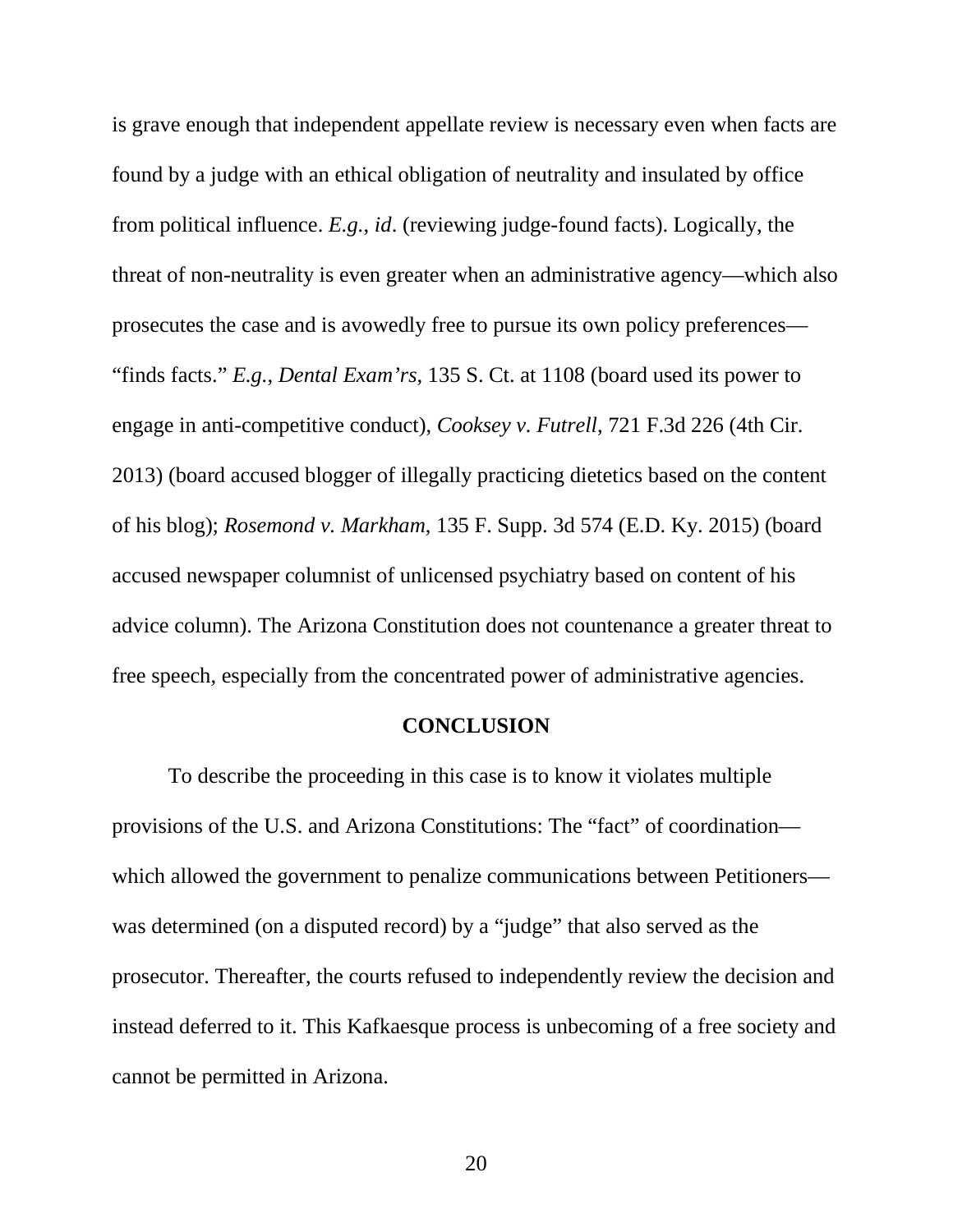Respectfully submitted this 20th day of January, 2017, by:

## **INSTITUTE FOR JUSTICE**

/s/ Paul V. Avelar Paul V. Avelar (023078) Timothy D. Keller (019844) Keith E. Diggs (032692) 398 S. Mill Avenue, Suite 301 Tempe, AZ 85281 Telephone: (480) 557-8300 Facsimile: (480) 557-8305 Email: [pavelar@ij.org;](mailto:pavelar@ij.org) [tkeller@ij.org;](mailto:tkeller@ij.org) kdiggs@ij.org

*Counsel for Amicus Curiae*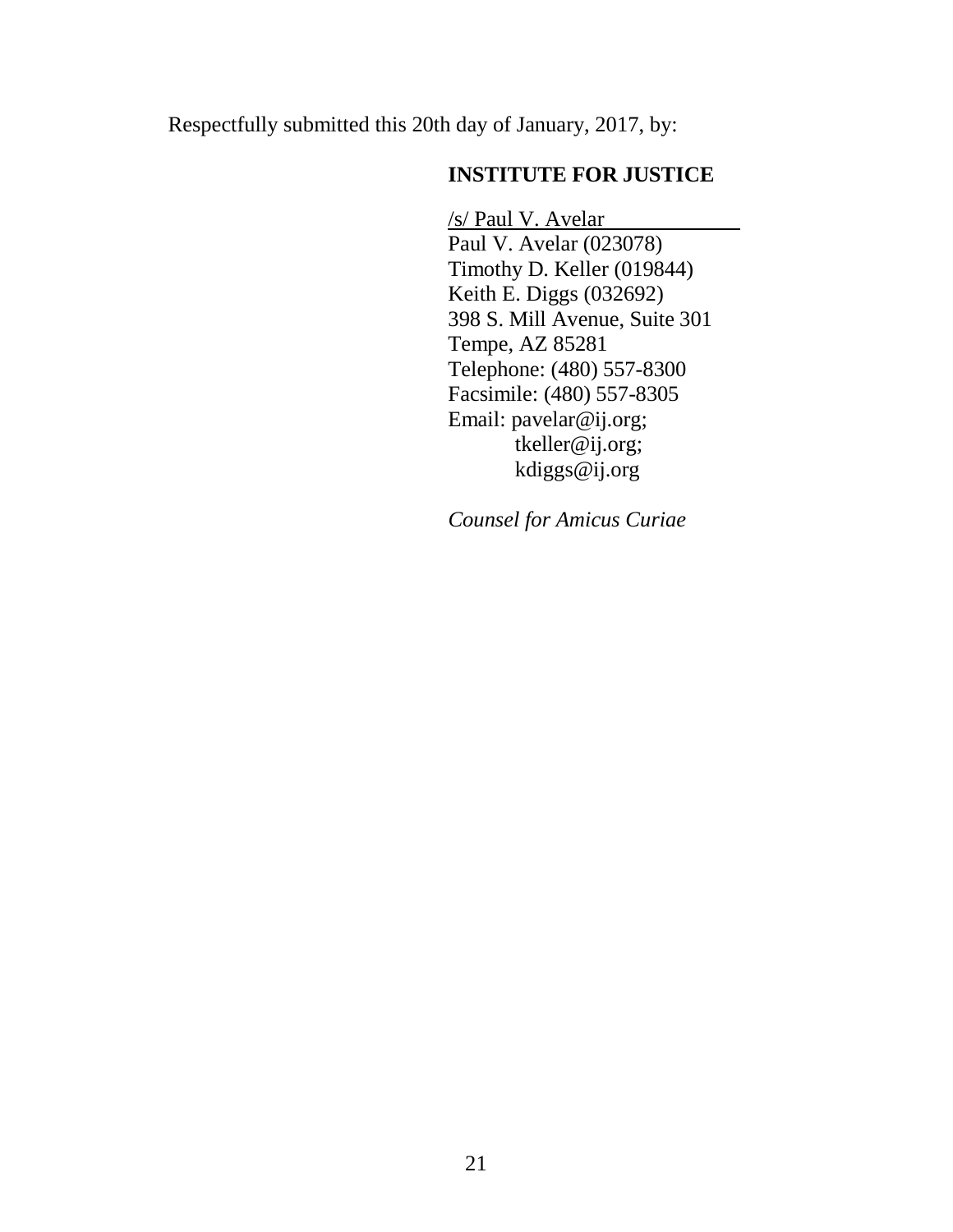### IN THE SUPREME COURT OF ARIZONA

Tom Horn, individually; Tom Horne for Attorney General Committee (SOS Filer 2010 00003); Kathleen Winn, individually; Business Leaders for Arizona (SOS Filer 2010 00375),

Appellants,

v.

Sheila Sullivan Polk, Yavapai County Attorney,

Appellee.

Case No. CV-16-0052-PR

Court of Appeals Division I No. 1 CA-CV 14-0837

Maricopa County Superior Court No. LC2014-000255

## CERTIFICATE OF COMPLIANCE

- 1. This certificate of compliance concerns an amicus curiae brief, and is submitted under Rule  $16(b)(1)(C)(iii)$  of the Arizona Rules of Civil Appellate Procedure.
- 2. The undersigned certifies that the brief of amicus curiae, to which this certificate is attached, uses type of at least 14 points, is double-spaced, and contains 4,651 words.